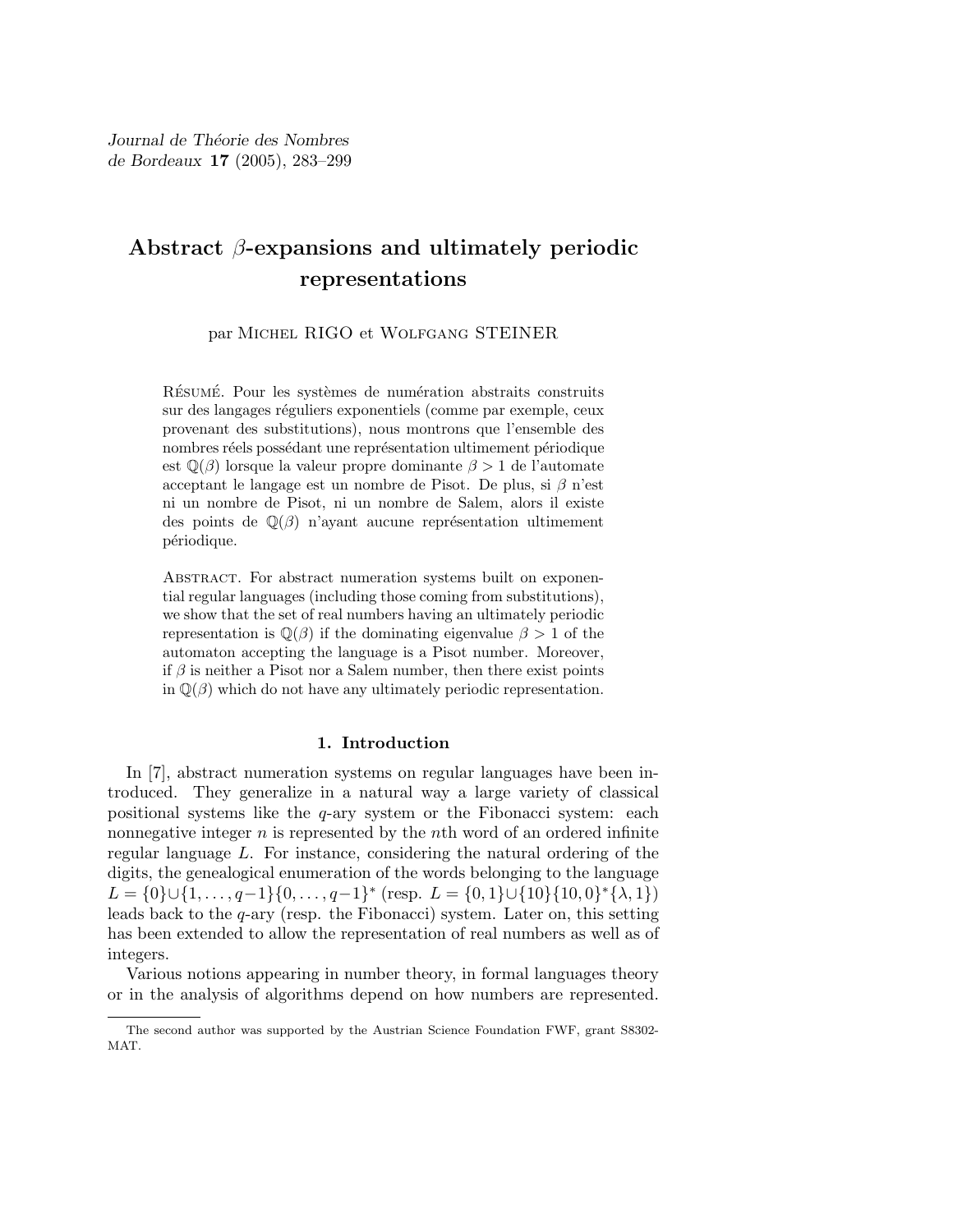So these abstract systems have led to new nontrivial applications. To cite just a few: the characterization of the so-called recognizable sets of integers, the investigation of the dynamical and topological properties of the "odometers" or the study of the asymptotic behavior of the corresponding "sum-of-digits" function.

As we will see, it turns out that this way of representing real numbers is a quite natural generalization of Rényi's  $\beta$ -expansions [11]. More precisely, the primitive automata lead to the representations of real numbers based on substitutions introduced by Dumont and Thomas [3]. The nonprimitive automata provide new numeration systems.

Real numbers having an ultimately periodic representation deserve a special attention. Indeed, for the  $q$ -ary system, these numbers are exactly the rational numbers. More generally, the set of ultimately periodic representations is dense in the set of all the admissible representations and therefore this rises number-theoretic questions like the approximation of real numbers by numbers having ultimately periodic expansions.

On the one hand, for Rényi's classical  $\beta$ -expansions it is well-known that the set of real numbers with ultimately periodic representation is  $\mathbb{Q}(\beta)$ whenever  $\beta$  is a Pisot number [1, 12]. On the other hand, for abstract numeration systems, the algebraic structure of this set was unknown. A first attempt to solve this problem is done in [9] where it is shown that a real number has an ultimately periodic representation if it is the fixed point of the composition of some affine functions depending only on the automaton of the abstract system. Even if this latter result gives some insights about those generalized  $\beta$ -expansions, the algebraic structure of the set was still to determine.

To any regular language, is associated in a canonical way its minimal automaton and consequently some adjacency matrix. We can therefore speak of the eigenvalues of an automaton, the corresponding adjacency matrix being considered. The present paper studies abstract numeration systems having the following property: the dominating eigenvalue  $\beta > 1$ of the minimal (trimmed) automaton of the regular language on which the system is built, is a Pisot number. Thus we settle the problem of describing the set of real numbers with ultimately periodic representation by obtaining an analogue of a theorem found independently by Bertrand [1] and Schmidt [12]. Note that our result restricted to classical  $\beta$ -expansions gives back a new short and intuitive proof for this case. Moreover, we show that if  $\beta$  is neither a Pisot nor a Salem number then there exists at least one point in  $\mathbb{Q}(\beta)$  which does not have any ultimately periodic representation.

This paper is organized as follows. In Section 2, we recall all the necessary material about abstract numeration systems. In Section 3, we state precisely the results which are proved in Section 4. Finally, Section 5 is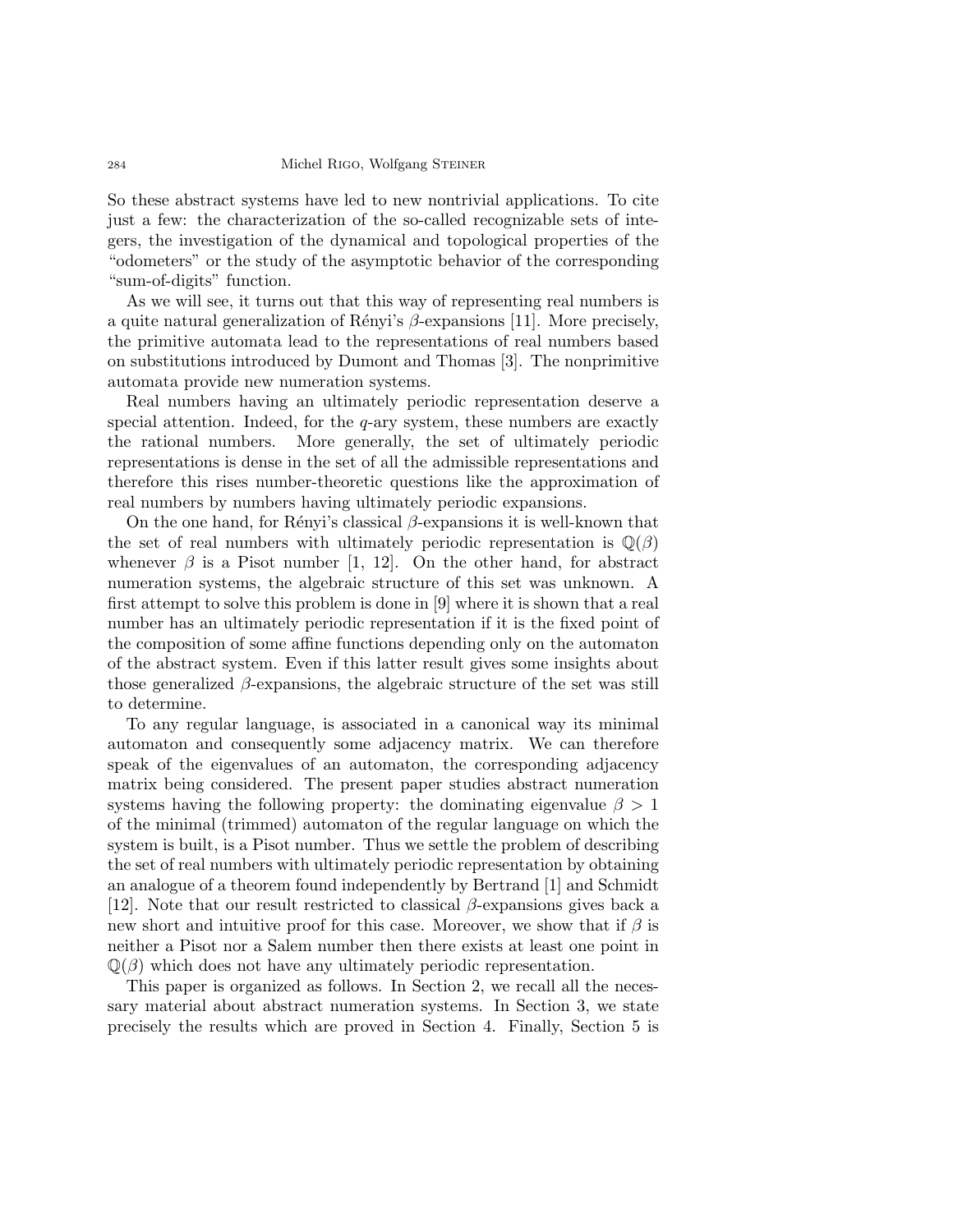devoted to some examples which we hope could provide a better understanding of the key algorithm involved in the proof of our main result.

# 2. Preliminaries

Let  $(\Sigma, <)$  be a finite and totally ordered alphabet. We denote by  $\Sigma^*$ the free monoid generated by  $\Sigma$  for the concatenation product. The neutral element is  $\lambda$  and the length of a word  $w \in \Sigma^*$  is denoted |w|. Recall that if u and v are two words over  $(\Sigma, <)$ , then u is *genealogically less* than v if either  $|u| < |v|$  or  $|u| = |v|$  and there exist  $p, u', v' \in \Sigma^*$ ,  $s, t \in \Sigma$  such that  $u = psu', v = ptv'$  and  $s < t$ . In this case, we write  $u <_{gen} v$  or simply  $u < v$ . In the literature, one also finds the term military ordering. This ordering is naturally extended to the set  $\Sigma^{\omega}$  of all the infinite words over  $\Sigma$  by the lexicographical ordering.

Let L be an infinite regular language over  $(\Sigma, <)$ . The words of L can be enumerated by increasing genealogical ordering leading to a one-to-one correspondence between N and L. We say that  $S = (L, \Sigma, <)$  is an abstract numeration system. If w is the nth word of the genealogically ordered language L for some  $n \in \mathbb{N}$  (positions inside L are counted from 0), then we write val $(w) = n$  and we say that w is the *representation* of n or that n is the numerical value of w (the abstract numeration system S being understood). This way of representing nonnegative integers has been first introduced in [7] and generalizes classical numeration systems like the positional systems built over linear recurrent sequences of integers whose characteristic polynomial is the minimal polynomial of a Pisot number [2].

Under some natural assumptions on  $L$ , not only integers but also real numbers can be represented using infinite words [8]. We briefly present notation used throughout this paper. The minimal automaton of  $L$  is  $\mathcal{M}_L = (Q, q_0, \Sigma, \tau, F)$  where Q is the set of states,  $q_0 \in Q$  the initial state,  $\tau : Q \times \Sigma \to Q$  the transition function and  $F \subseteq Q$  the set of final states. The function  $\tau$  is naturally extended to  $Q \times \Sigma^*$  by  $\tau(q, \lambda) = q$  and  $\tau(q,sw) = \tau(\tau(q,s),w)$  where  $q \in Q, s \in \Sigma$  and  $w \in \Sigma^*$ . We refer the reader to [4] for more about automata theory. For  $q \in Q$  and  $n \in \mathbb{N}$ , we denote by  $\mathbf{u}_q(n)$  the number of words of length n accepted from q in  $\mathcal{M}_L$ , i.e.,

$$
\mathbf{u}_q(n) = \#\{w \in \Sigma^n \mid \tau(q, w) \in F\}
$$

and by  $\mathbf{v}_q(n)$  the number of words of length at most n accepted from q,  $\mathbf{v}_q(n) = \sum_{i=0}^{n} \mathbf{u}_q(i)$ . Observe in particular that  $\mathbf{u}_{q_0}(n) = \#(L \cap \Sigma^n)$  is the growth function of L.

In this paper, we assume that  $L$  has the following properties (again we refer to [8] for details). There exist  $\beta > 1$  and  $P \in \mathbb{R}[x]$  such that for all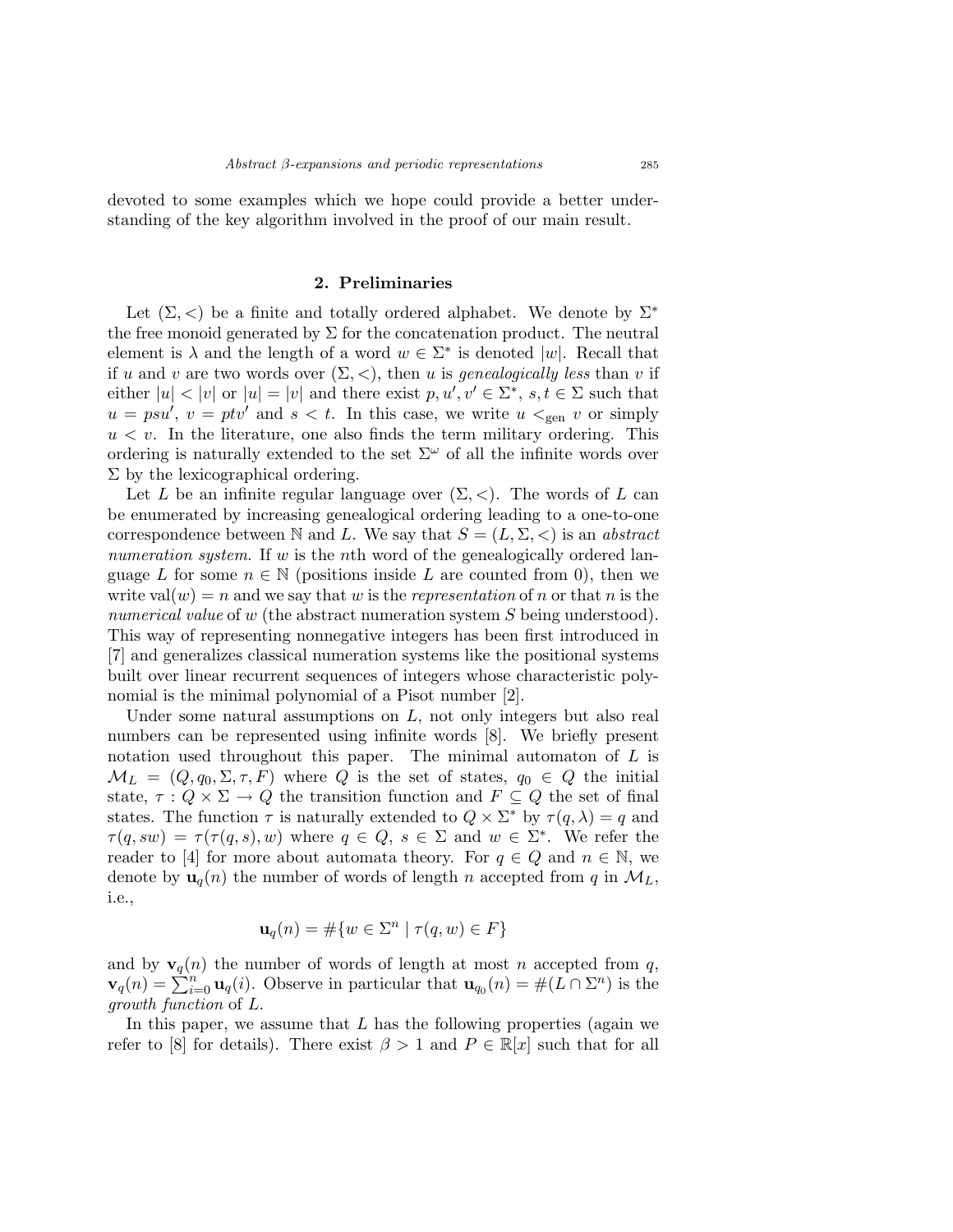states  $q \in Q$ , there exist some nonnegative real number  $a_q$  such that

$$
\lim_{n \to \infty} \frac{\mathbf{u}_q(n)}{P(n)\beta^n} = a_q.
$$

Moreover, w.l.o.g., we assume that  $a_{q_0} = 1 - \frac{1}{\beta}$  $\frac{1}{\beta}$  (indeed, if  $a_{q_0}$  differs from  $1-\frac{1}{6}$  $\frac{1}{\beta}$  then we replace the polynomial P with  $\frac{a_{q_0}}{1-\frac{1}{\beta}}P$ ). Clearly  $\beta > 1$  is the dominant eigenvalue of the automaton  $\mathcal{M}_L$ . (In order to relate  $\beta$  to the growth of  $L, \mathcal{M}_L$  is assumed to be trim, i.e., it is accessible and coaccessible, and in particular  $\tau$  could possibly be a partial function). We denote by  $\chi_{\beta}$ the minimal polynomial of  $\beta$ ,

$$
\chi_{\beta}(x) = x^d - b_1 x^{d-1} - b_2 x^{d-2} - \dots - b_{d-1} x - b_d \in \mathbb{Z}[x].
$$

The set  $\mathcal{L}_{\infty}$  is defined as the set of infinite words which are limit of the converging sequences of words in  $L$  (we use the usual infinite product topology on  $\Sigma^{\omega}$ ). If  $(p_j)_{j\geq 0} \in L^{\mathbb{N}}$  converges to an infinite word  $w \in \mathcal{L}_{\infty}$ then it is well-known that the limit

$$
\lim_{j\to\infty}\frac{\operatorname{val}(p_j)}{\mathbf{v}_{q_0}(|p_j|)}
$$

exists. Its value will be denoted val<sub>∞</sub> $(w)$  and we say that w is a representation of val<sub>∞</sub>(w) or conversely that val<sub>∞</sub>(w) is the numerical value of w. In this setting, we are able to represent all the numbers lying in the interval [ $1/\beta$ , 1]. Moreover, the representation of a real number  $x \in [1/\beta, 1]$  is not necessarily unique; we denote by rep(x) the set of words in  $\mathcal{L}_{\infty}$  representing x, i.e.,

$$
rep(x) = \{ w \in \mathcal{L}_{\infty} \mid val_{\infty}(w) = x \}.
$$

Note that this situation even occurs for classical numeration systems. For instance in base ten, rep(2/10) = { $.2(0)^\omega$ ,  $.1(9)^\omega$ }. Denote by  $\mathcal{W}_\ell$  the set of words of length  $\ell$  which are prefix of an infinite number of words in  $L$  they are prefix of at least one element in  $\mathcal{L}_{\infty}$ . If  $u \in \mathcal{W}_{\ell}$ , then we denote

$$
X_u := \{ w \in \mathcal{L}_{\infty} \mid \exists v \in \Sigma^{\omega} : w = uv \}.
$$

If  $|t| = 1$ , i.e., if t is a letter in  $\mathcal{W}_1$  then the set of real numbers having a representation starting with t is

$$
(2.1) \quad \text{val}_{\infty}(X_t) = \left[\frac{1}{\beta} + \sum_{z < t, z \in \mathcal{W}_1} \frac{a_{\tau(q_0, z)}}{\beta}, \frac{1}{\beta} + \sum_{z \leq t, z \in \mathcal{W}_1} \frac{a_{\tau(q_0, z)}}{\beta}\right] =: I_t
$$

which is an interval of length  $a_{\tau(q_0,t)}/\beta$ . Note that

$$
\mathbf{u}_q(n) = \sum_{t \in \Sigma} \mathbf{u}_{\tau(q,t)}(n-1)
$$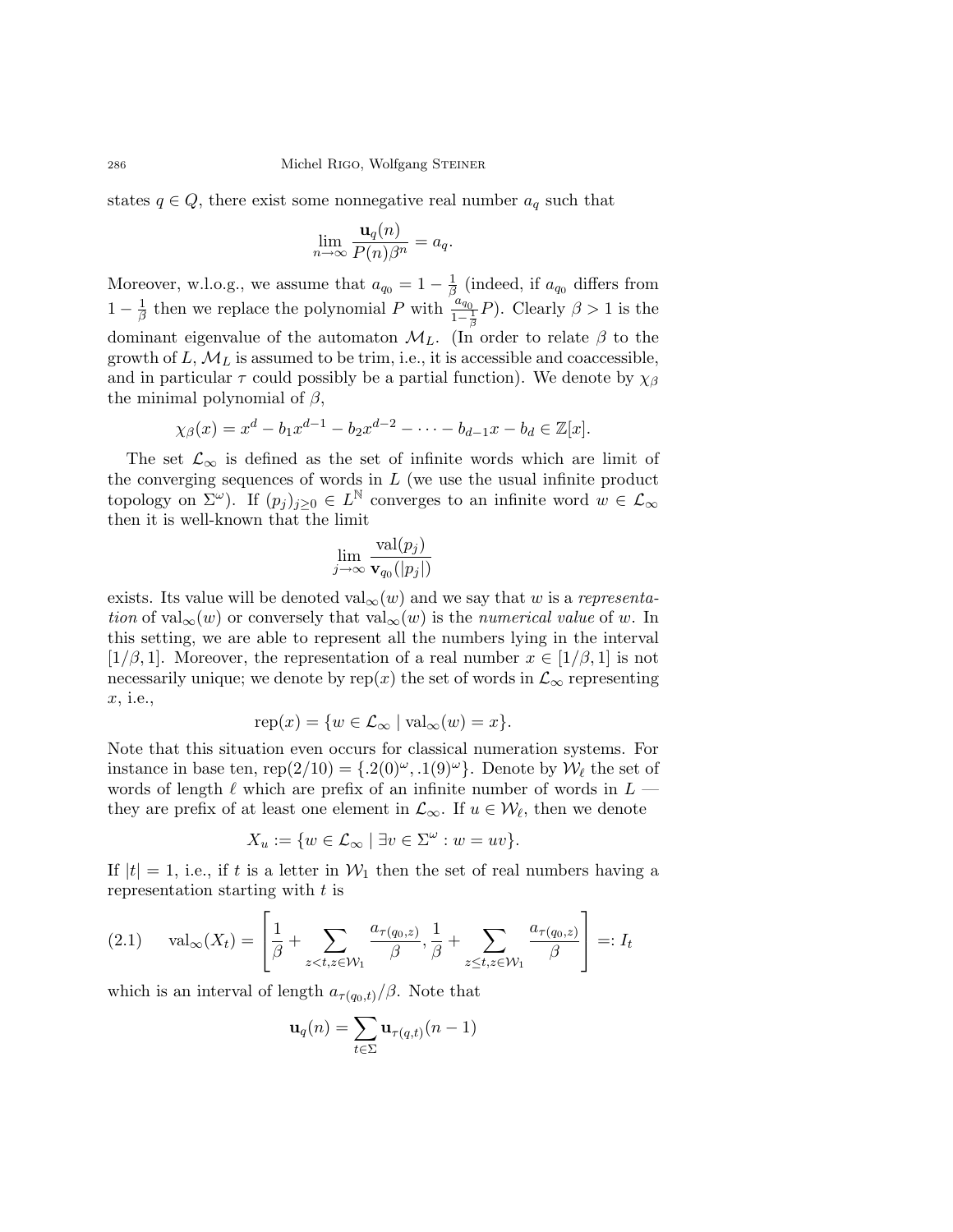(where the sum runs over those t for which  $\tau(q,t)$  exists) and therefore

(2.2) 
$$
a_q = \sum_{\substack{t \in \Sigma, \\ (q,t) \in \text{dom } \tau}} \frac{a_{\tau(q,t)}}{\beta}.
$$

When looking at the real numbers represented by a word which has a prefix in  $\mathcal{W}_2$  starting with the letter t, the interval  $I_t$  is then divided into smaller intervals: one interval for each letter s such that  $ts \in \mathcal{W}_2$ . This procedure of dividing intervals is repeated and one can obtain the numerical value of an infinite word  $w = (w_j)_{j\geq 1} \in \mathcal{L}_{\infty}$  as

(2.3) 
$$
\text{val}_{\infty}(w) = \frac{1}{\beta} + \sum_{j=1}^{\infty} \sum_{q \in Q} a_q \epsilon_{q,j} \beta^{-j}
$$

with

(2.4) 
$$
\epsilon_{q,j} := \#\{s < w_j \mid \tau(q_0, w_1 \cdots w_{j-1} s) = q\}.
$$

A detailed proof of this formula can be found in [8, Corollary 7] (where the notation is slightly different and  $a_{q_0}$  is assumed to be 1).

The longer the known prefix of a representation of a real number is, the more accurate the approximation of this number is. Precisely, if  $u$  is a word of length  $\ell \geq 1$  then it can be shown that  $val_{\infty}(X_u)$  is equal to

$$
(2.5) \qquad \left[\frac{1}{\beta} + \sum_{z < u, z \in \mathcal{W}_{\ell}} \frac{a_{\tau(q_0, z)}}{\beta^{\ell}}, \frac{1}{\beta} + \sum_{z \leq u, z \in \mathcal{W}_{\ell}} \frac{a_{\tau(q_0, z)}}{\beta^{\ell}}\right] =: I_u
$$

since, for  $u = u_1 \cdots u_\ell \in \mathcal{W}_\ell$ , we have

$$
\sum_{z
$$

Finally, if  $M \subseteq \Sigma^{\omega}$  we denote by uper $(M)$  the set of words in M which are ultimately periodic. This means that  $w \in \text{uper}(M)$  if and only if there exist  $u, v \in \Sigma^*$ ,  $v \neq \lambda$  such that  $w = u(v)^\omega$ .

As usual, we denote by  $\mathbb{Q}(\beta)$  the smallest field containing  $\mathbb{Q}$  and  $\beta$ . Since  $\beta$  is algebraic and of degree d, we have  $\mathbb{Q}(\beta) = \mathbb{Q}[\beta]$  and every element of  $\mathbb{Q}(\beta)$  can be decomposed as  $x = \sum_{i=1}^{d} x_i \beta^{-i}$  with  $x_i \in \mathbb{Q}$ . We write  $x = .x_1 \dots x_d$ . We assume that the reader is familiar with classical  $\beta$ -expansions, see for instance [6, 10, 11]. Note that we always refer to the  $\beta$ -expansions computed through the greedy algorithm. Recall that the greedy  $\beta$ -expansion of a number is the maximal one for the lexicographical order. In this way, if  $\beta$  is a Pisot number, then the usual  $\beta$ -expansions can be seen as a special case of the more abstract representations considered here (see [9, Section 9]).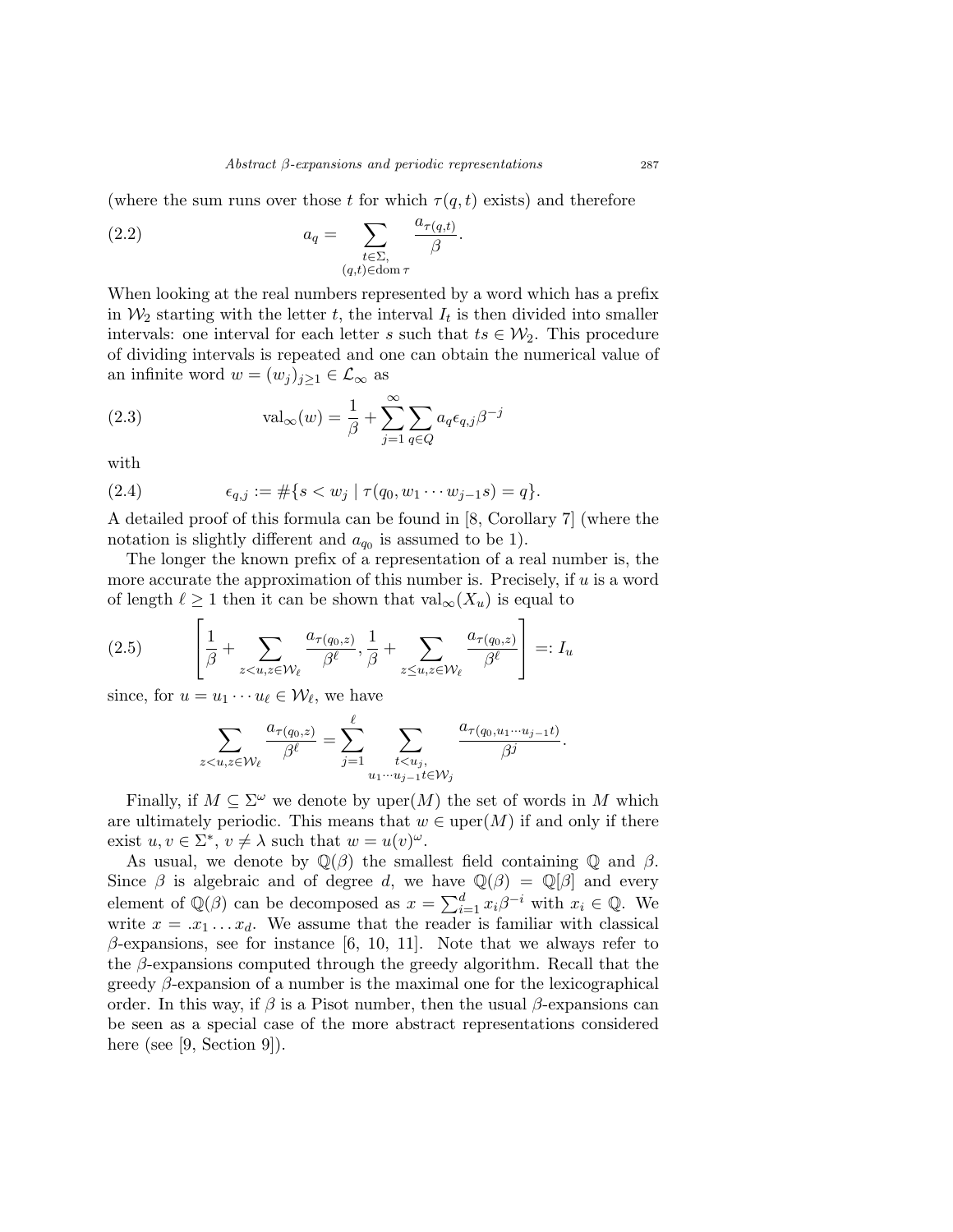We denote by  $L_\beta$  the set of infinite words which are the  $\beta$ -expansions of the real numbers in [0, 1], therefore uper $(L_\beta)$  is the set of real numbers with ultimately periodic  $\beta$ -expansion.

### 3. Results

In this paper, we will show the following results.

**Proposition 3.1.** Let  $S = (L, \Sigma, <)$  be an abstract numeration system satisfying the assumptions given in Section 2. For every  $w \in \text{uper}(\mathcal{L}_{\infty})$ , we have

$$
\text{val}_{\infty}(w) \in \mathbb{Q}(\beta) \cap [1/\beta, 1].
$$

The converse holds when  $\beta$  is a Pisot number.

**Theorem 3.1.** Let  $S = (L, \Sigma, <)$  be an abstract numeration system satisfying the assumptions given in Section 2. If  $\beta$  is a Pisot number, then every  $x \in \mathbb{Q}(\beta) \cap [1/\beta, 1]$  is the numerical value of some ultimately periodic word w, i.e.,

$$
rep(x) \cap upper(\mathcal{L}_{\infty}) \neq \emptyset \quad for all  $x \in \mathbb{Q}(\beta) \cap [1/\beta, 1].$
$$

In particular, the lexicographically maximal word  $w \in \text{rep}(x)$  is ultimately periodic.

**Proposition 3.2.** Let  $S = (L, \Sigma, <)$  be an abstract numeration system satisfying the assumptions given in Section 2. If  $\beta$  is neither a Pisot nor a Salem number, then we have some x in  $\mathbb{Q}(\beta) \cap [1/\beta, 1]$  with rep(x)  $\cap$  $\text{uper}(\mathcal{L}_{\infty}) = \emptyset.$ 

For classical  $\beta$ -numeration systems, we have the following.

**Corollary 3.1** (Bertrand [1], Schmidt [12]). If  $\beta > 1$  is a Pisot number, then

$$
\text{uper}(L_{\beta}) = \mathbb{Q}(\beta) \cap [0, 1).
$$

If  $\beta$  is neither a Pisot nor a Salem number, then

$$
\mathbb{Q}(\beta) \cap [0,1) \nsubseteq \text{uper}(L_{\beta}).
$$

**Remark.** In Corollary 3.1, the interval is different from  $[\frac{1}{\beta}, 1]$ , in order to state the result in the usual way. Indeed, the  $\beta$ -expansion of  $x \in$  $[\beta^{-m-1}, \beta^{-m}]$  for some  $m \geq 1$  is obtained by placing m zeroes in front of the expansion of  $\beta^m x$  (and the  $\beta$ -expansion of 0 is .0<sup> $\omega$ </sup>).

Similarly, we can represent each number  $x \in \mathbb{R}^+$  in our system by shifting the representations of  $[1/\beta, 1]$ . For instance, we can define

$$
\mathrm{val}'_{\infty}(w_1\cdots w_m.w_{m+1}w_{m+2}\cdots):=\beta^m \,\mathrm{val}_{\infty}(w_1w_2\cdots)
$$

and

 $\overline{I}$ 

$$
\mathrm{val}'_{\infty}(.0^m w_1 w_2 \cdots) := \beta^{-m} \mathrm{val}_{\infty}(w_1 w_2 \cdots),
$$

where, in case 0 is a letter of the alphabet, 0 must not be accepted from  $q_0$ .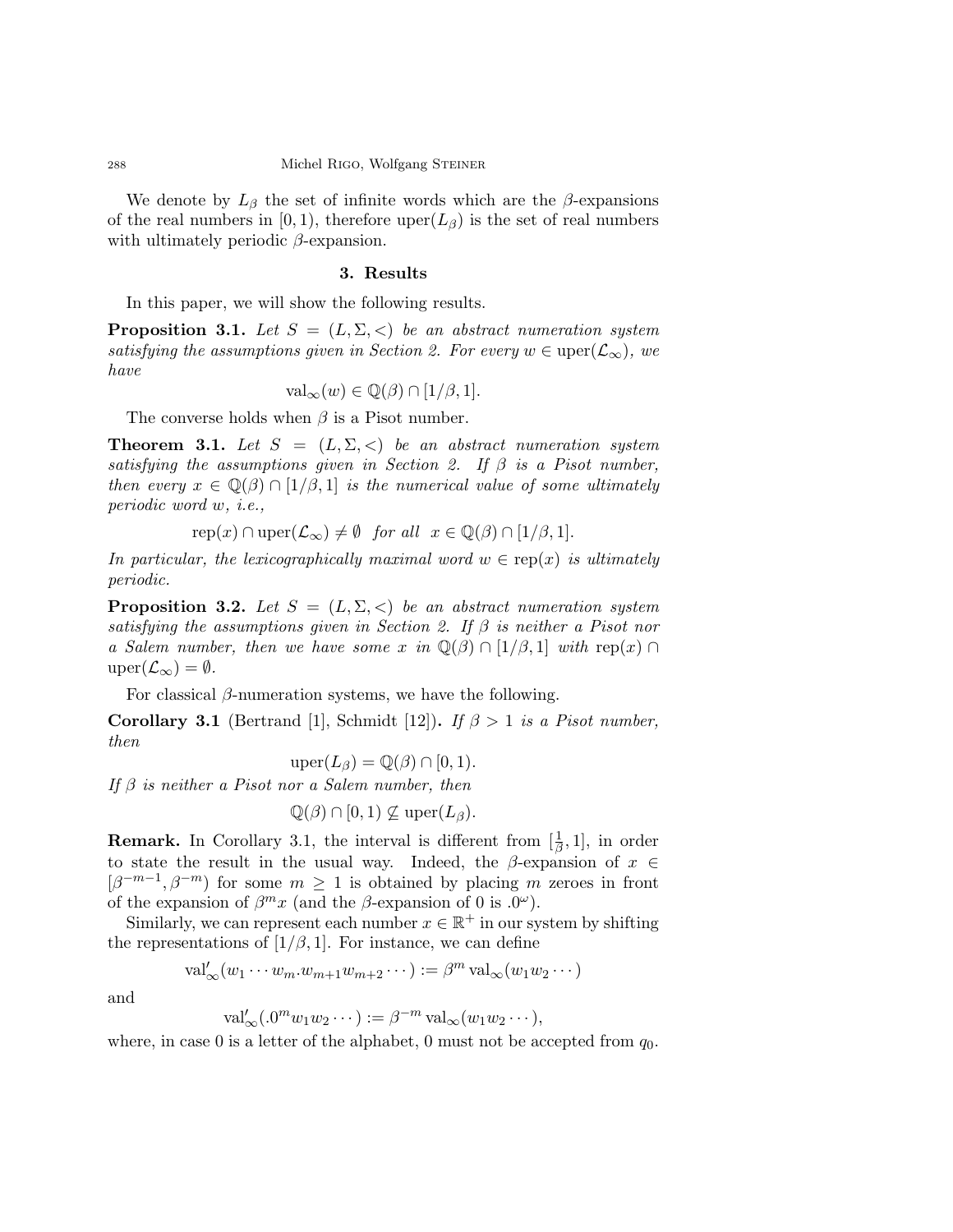#### 4. Proofs of the results

We will need a small lemma.

**Lemma 4.1.** We have  $a_q \in \mathbb{Q}(\beta)$  for all  $q \in Q$ .

*Proof.* Applying (2.2) for all  $q \in Q$  provides a system of linear equations for the  $a_q$ 's. It is easily seen that the solutions of this system are exactly the eigenvectors of the automaton  $\mathcal{M}_L$  to the eigenvalue  $\beta$ . If the eigenspace for β has dimension 1, then the solution is entirely determined by  $a_{q_0} = 1 - \frac{1}{\beta}$ β and has clearly elements in  $\mathbb{Q}(\beta)$ .

If the eigenspace has larger dimension, then observe that the number of paths from q to q' of length n,  $m_{q,q'}(n)$ , is the element  $(q, q')$  of  $A^n$ , where A denotes the adjacency matrix of the automaton. Hence  $m_{q,q'}(n)$  satisfies a linear recurrence with characteristic polynomial equal to that of A and is therefore of the form  $m_{q,q'}(n) = P_{q,q'}(n)\beta^n + \cdots$  for some polynomial  $P_{q,q'} \in \mathbb{Q}(\beta)[x]$  (indeed, since  $m_{q,q'}(n) \in \mathbb{Z}$ , one can easily show using some reasoning about generating functions that  $P_{q,q'} \in \mathbb{Q}(\beta)[x]$ . We clearly have

$$
a_q = \lim_{n \to \infty} \frac{\sum_{q' \in F} m_{q,q'}(n)}{P(n)\beta^n} = \lim_{n \to \infty} \left(1 - \frac{1}{\beta}\right) \frac{\sum_{q' \in F} P_{q,q'}(n) + \cdots}{\sum_{q' \in F} P_{q_0,q'}(n) + \cdots},
$$

where the other terms can be neglected even if we have other eigenvalues of modulus  $\beta$  because we have assumed that this limit exists. Hence we have  $a_q \in \mathbb{Q}(\beta).$ 

*Proof of Proposition 3.1.* Let  $w = (w_j)_{j\geq 1} \in \text{uper}(\mathcal{L}_{\infty})$ . By (2.3), we have

$$
\text{val}_{\infty}(w) = \frac{1}{\beta} + \sum_{j=1}^{\infty} \sum_{q \in Q} a_q \epsilon_{q,j} \beta^{-j}
$$

with ultimately periodic sequences  $(\epsilon_{q,j})_{j\geq1}$  and, with Lemma 4.1, the first statement is proved. More details on the periodicity of  $(\epsilon_{q,j})_{j\geq 1}$  are given in [9].

Proof of Theorem 3.1. The sketch of the proof is the following.

- (A) We show that representing a real number in an abstract system can be viewed as a generalization of the classical  $\beta$ -transformation.
- (B) We derive an algorithm to compute the representation of a given real number.
- (C) Using this algorithm, we obtain the expected result. Note that we use the fact that  $\beta$  is a Pisot number only in this last part. The first two parts are independent of the algebraic properties of  $\beta$ .

(A) Let  $x \in \mathbb{Q}(\beta) \cap [1/\beta, 1]$  and  $w = (w_j)_{j \geq 1}$  be the lexicographically maximal word in rep $(x)$ .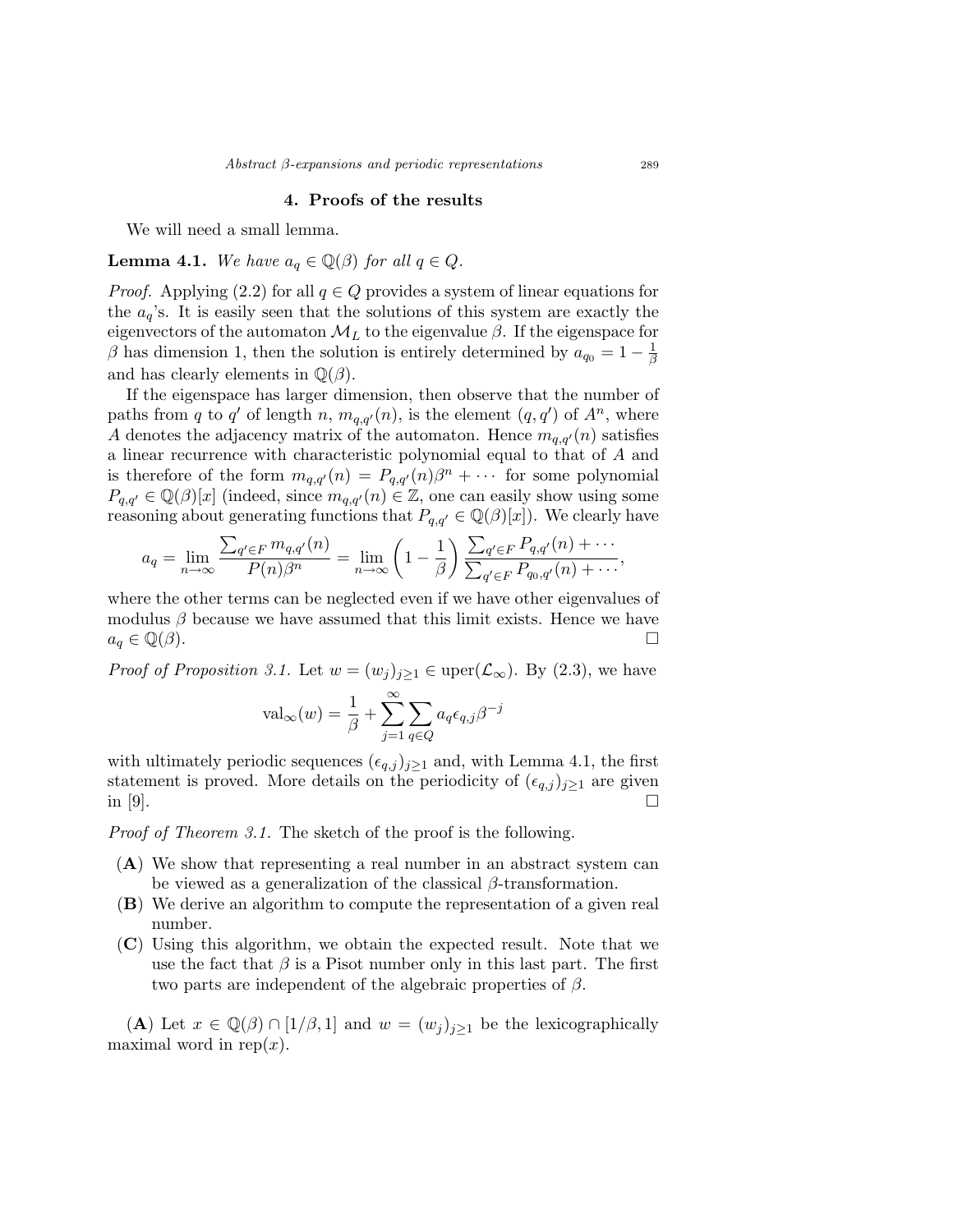For  $q \in Q$  and  $t \in \Sigma$ , set

$$
\alpha_q(t):=\sum_{q'\in Q}\left(a_{q'}\cdot\#\{s
$$

Then from (2.3), (2.4) and the definition of the  $\alpha_q(t)$ 's and  $\epsilon_{q,j}$ 's, we have

(4.1) 
$$
\text{val}_{\infty}(w) = (1 + \alpha_{q_0}(w_1))\beta^{-1} + \sum_{j=2}^{\infty} \alpha_{\tau(q_0, w_1 \cdots w_{j-1})}(w_j)\beta^{-j}.
$$

**Remark.** Let us make a small digression about the classical  $\beta$ -numeration systems. If the  $\beta$ -expansion of 1 is finite or ultimately periodic (which in particular is true when  $\beta$  is a Pisot number) then the  $\beta$ -shift is sofic. The set of factors appearing in  $L_\beta$  is a regular language and the deterministic finite automaton  $\mathcal{M}_{\beta}$  recognizing this language has a very special form and is depicted in Figure 1:

Let  $t_1 \cdots t_m$  or  $t_1 \cdots t_{m-p}(t_{m-p+1} \cdots t_m)^\omega$  be the expansion of 1. Then the set of states of  $\mathcal{M}_{\beta}$  is  $\{1, \ldots, m\}$ , 1 is the initial state, all states are final and the alphabet of digits is  $\Sigma = \{0, \ldots, |\beta|\}$ . For every  $j, 1 \le j \le m$ , we have  $t_j$  edges  $\mathbf{j} \to \mathbf{1}$  labelled by  $0, \ldots, t_j - 1$  and, for  $j < m$ , one edge  $\mathbf{j} \rightarrow \mathbf{j} + \mathbf{1}$  labelled by  $t_j$ . If the expansion of 1 is ultimately periodic, then we have an additional edge  $\mathbf{m} \to \mathbf{m} - \mathbf{p} + \mathbf{1}$  labelled by  $t_m$ . (See for instance  $|5|$ .)



FIGURE 1. The automaton  $\mathcal{M}_{\beta}$  in the ultimately periodic case.

Since, for abstract systems, leading zeroes may change the value of the words in the language (indeed for the genealogical ordering  $v < 0<sup>n</sup> v$  and therefore these two words lead to different numerical values), we need an automaton  $\mathcal{M}'_{\beta}$  which differs slightly from  $\mathcal{M}_{\beta}$  by adding a state  $q_0$  which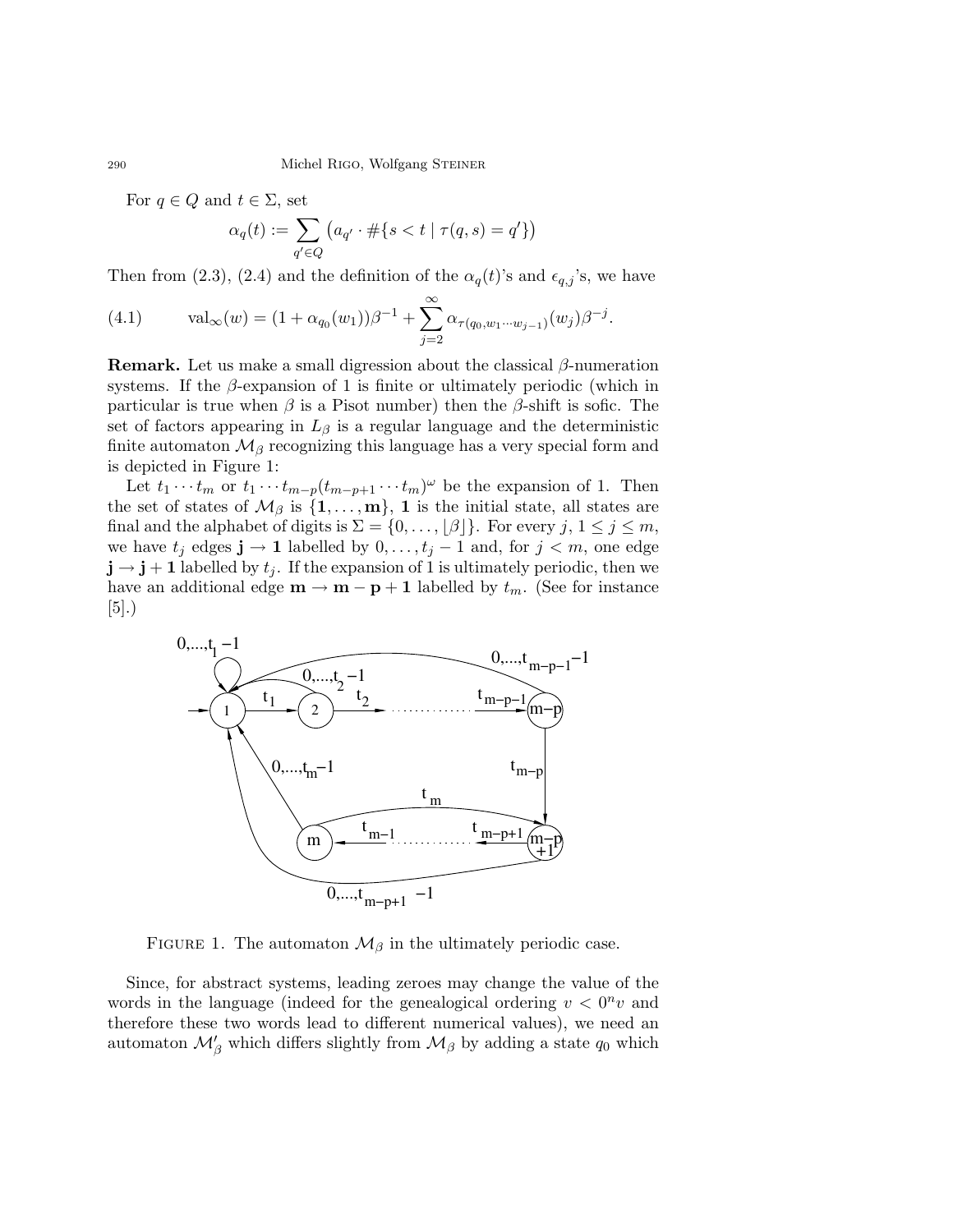is dedicated to be the initial state of this new automaton and forbids the reading of an initial zero. More precisely, we add  $t_1 - 1$  edges  $q_0 \rightarrow 1$ labelled by  $1, \ldots, t_1 - 1$  and one edge  $q_0 \rightarrow 2$  labelled by  $t_1$ . (See [9] and Example 5.)

For the automaton  $\mathcal{M}'_{\beta}$ , we have  $\epsilon_{q,j} = 0$  for all  $q \neq 1$  and  $a_1 = 1$ . So (4.1) has the form

$$
x = (1 + \epsilon_{1,1})\beta^{-1} + \sum_{j=2}^{\infty} \epsilon_{1,j}\beta^{-j}.
$$

The digits  $\epsilon_{1,j}$  are obtained by the  $\beta$ -transformation

$$
T_{\beta}:[0,1)\to[0,1):y\mapsto \beta y-\lfloor \beta y\rfloor.
$$

We have  $\epsilon_{1,j} = \lfloor \beta T_{\beta}^{j-1}(x - \beta^{-1}) \rfloor$  for all  $j \ge 1$ .

Now, we go back to the general case. Let  $\ell > 0$ . If  $v \in \mathcal{W}_{\ell}$ , the interval  $I_v$  given in (2.5) can be split into intervals  $I_{vt}$ ,  $t \in \Sigma$ . Clearly, if |I| denotes the length of I then  $|I_{vt}|/|I_v| = a_{\tau(q_0, vt)}/(\beta a_{\tau(q_0, v)})$ . Roughly speaking, this is the reason why we will multiply all quantities by  $\beta$ . Therefore if a real number has a representation beginning with  $v$  then it is quite easy to determine the next letter  $t$  in the representation by determining to which interval  $I_{vt}$  it belongs. To that end, we compare with the  $a_{\tau(q_0, vt)}$ 's,  $t \in \Sigma$ , after multiplication by  $\beta$ . In a more precise way, to obtain a generalization of the  $\beta$ -transformation, we set

$$
\lfloor y \rfloor_q = \max\{\alpha_q(s) \mid s \in \Sigma, \alpha_q(s) \le y\}
$$

and

$$
T_{S,q}: [0, a_q] \to [0, \max\{a_{q'} \mid q' = \tau(q, s), s \in \Sigma\}]: y \mapsto \beta y - \lfloor \beta y \rfloor_q.
$$

(**B**) For  $x \in \mathbb{Q}(\beta)$ , we have

$$
x = .x_1 \dots x_d = \frac{x_1}{\beta} + \dots + \frac{x_d}{\beta^d} \text{ with } x_k \in \mathbb{Q}.
$$

Starting with this expansion of  $x$ , we will calculate iteratively the sequence  $(w_j)_{j\geq 1}$ . During those computations we denote by  $q_j$  the state of  $\mathcal{M}_{\mathcal{L}}$ obtained at the j<sup>th</sup> step of the procedure:  $q_j = \tau(q_{j-1}, w_j)$ . For  $j = 1$ , we start with the initial state  $q_0$ .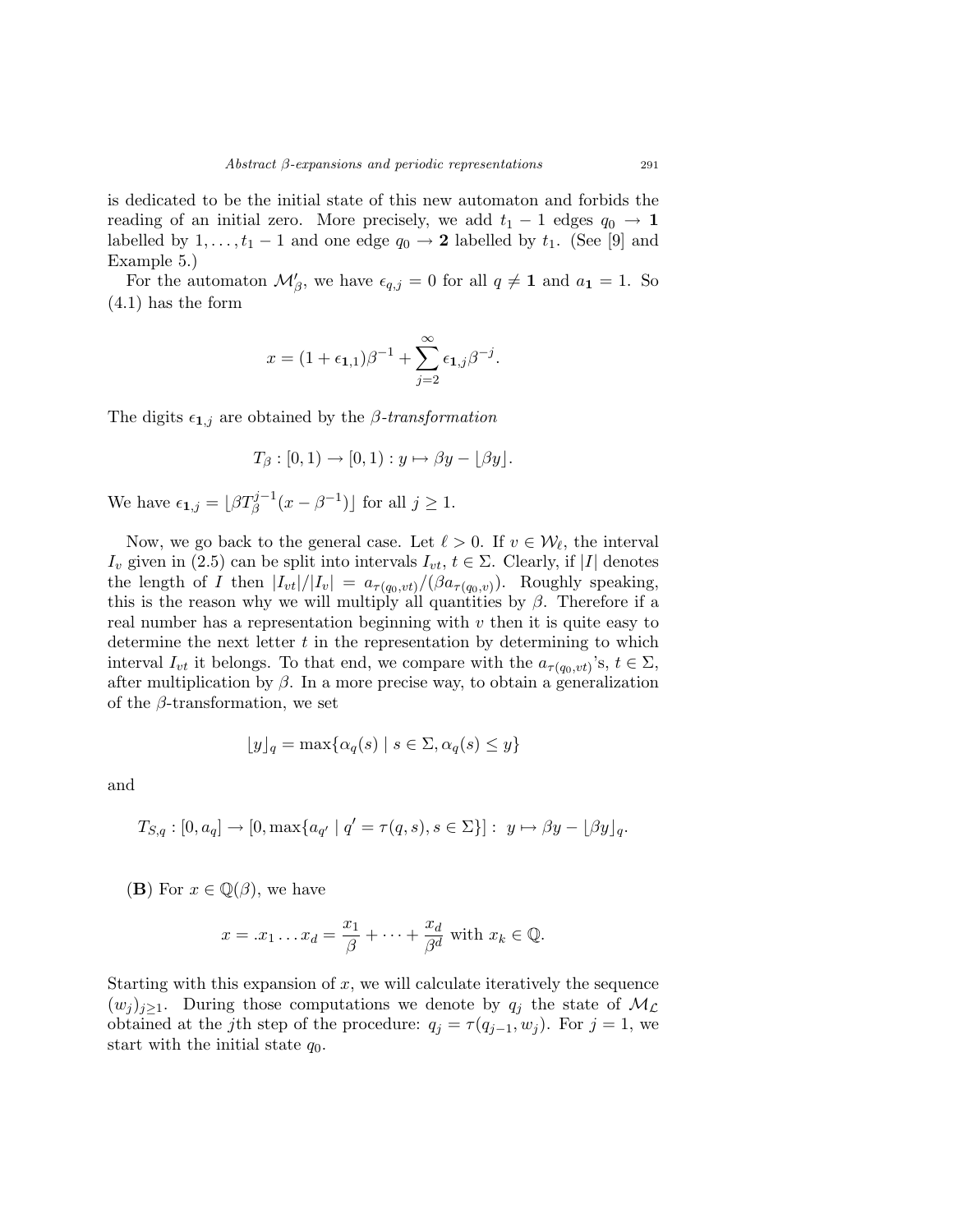As a first step, we set  $x_1^{(d)} = x_1, x_2^{(d-1)} = x_2, \ldots, x_d^{(1)} = x_d$ . Then let inductively for  $j \geq 1$ ,

$$
x_j^{(d+1)} = x_j^{(d)} + z_j
$$
  
\n
$$
x_{j+1}^{(d)} = x_{j+1}^{(d-1)} - z_{j,1}
$$
  
\n
$$
x_{j+2}^{(d-1)} = x_{j+2}^{(d-2)} - z_{j,2}
$$
  
\n
$$
\vdots
$$
  
\n
$$
x_{j+d-1}^{(2)} = x_{j+d-1}^{(1)} - z_{j,d-1}
$$
  
\n
$$
x_{j+d}^{(1)} = -z_{j,d}
$$

with

$$
z_1 = \lfloor \beta x - 1 \rfloor_{q_0} - (x_1^{(d)} - 1) = z_{1,1} \cdots z_{1,d} \in \mathbb{Q}(\beta),
$$
  

$$
w_1 = \max\{s \in \Sigma \mid \alpha_{q_0}(s) = x_1^{(d+1)} - 1\}
$$

and for  $j \geq 2$ 

$$
z_j = \lfloor x_j^{(d)} \cdot x_{j+1}^{(d-1)} \cdots x_{j+d-1}^{(1)} \rfloor_{q_{j-1}} - x_j^{(d)} = z_{j,1} \cdots z_{j,d} \in \mathbb{Q}(\beta),
$$
  
(4.3) 
$$
w_j = \max\{s \in \Sigma \mid \alpha_{q_{j-1}}(s) = x_j^{(d+1)}\}.
$$

It is easy to check that

$$
x_{j+1}^{(d)} \cdots x_{j+d}^{(1)} = T_{S,q_{j-1}}(x_j^{(d)} \cdots x_{j+d-1}^{(1)})
$$

Indeed, as explained earlier, we have first to multiply  $x_i^{(d)}$  $\binom{d}{j} \cdots x_{j+1}^{(1)}$  $j+d-1$ (which determines the position of x in the interval  $I_{w_0\cdots w_{j-1}}$ ) by  $\beta$  and therefore we consider  $x_i^{(d)}$  $j^{(d)}_{j} . x_{j+1}^{(d-1)} \cdots x_{j+1}^{(1)}$  $j+d-1$ . In order to retrieve the next letter  $w_j$  in the representation, this latter quantity has to be compared with the  $\alpha_{q_j}(t)$ 's,  $t \in \Sigma$ . Since we are looking for the lexicographically maximal word in rep $(x)$ , we consider  $(4.3)$ .

We clearly have

$$
x = .x_1^{(d)} \cdots x_d^{(1)} = .x_1^{(d+1)} x_2^{(d)} \cdots x_{d+1}^{(1)} = \cdots
$$
  
= .x\_1^{(d+1)} \cdots x\_j^{(d+1)} x\_{j+1}^{(d)} \cdots x\_{j+d}^{(1)} = \cdots = .x\_1^{(d+1)} x\_2^{(d+1)} \cdots

With

$$
z_j = [x_j^{(d)} \cdot x_{j+1}^{(d-1)} \cdots x_{j+d-1}^{(1)}] - x_j^{(d)}
$$
  
+ 
$$
[x_j^{(d)} \cdot x_{j+1}^{(d-1)} \cdots x_{j+d-1}^{(1)}]_{q_{j-1}} - [x_j^{(d)} \cdot x_{j+1}^{(d-1)} \cdots x_{j+d-1}^{(1)}]
$$

and

$$
\Delta_q(y) = \lfloor y \rfloor_q - \lfloor y \rfloor = .\Delta_{q,1}(y) \cdots \Delta_{q,d}(y) \in \mathbb{Q}(\beta),
$$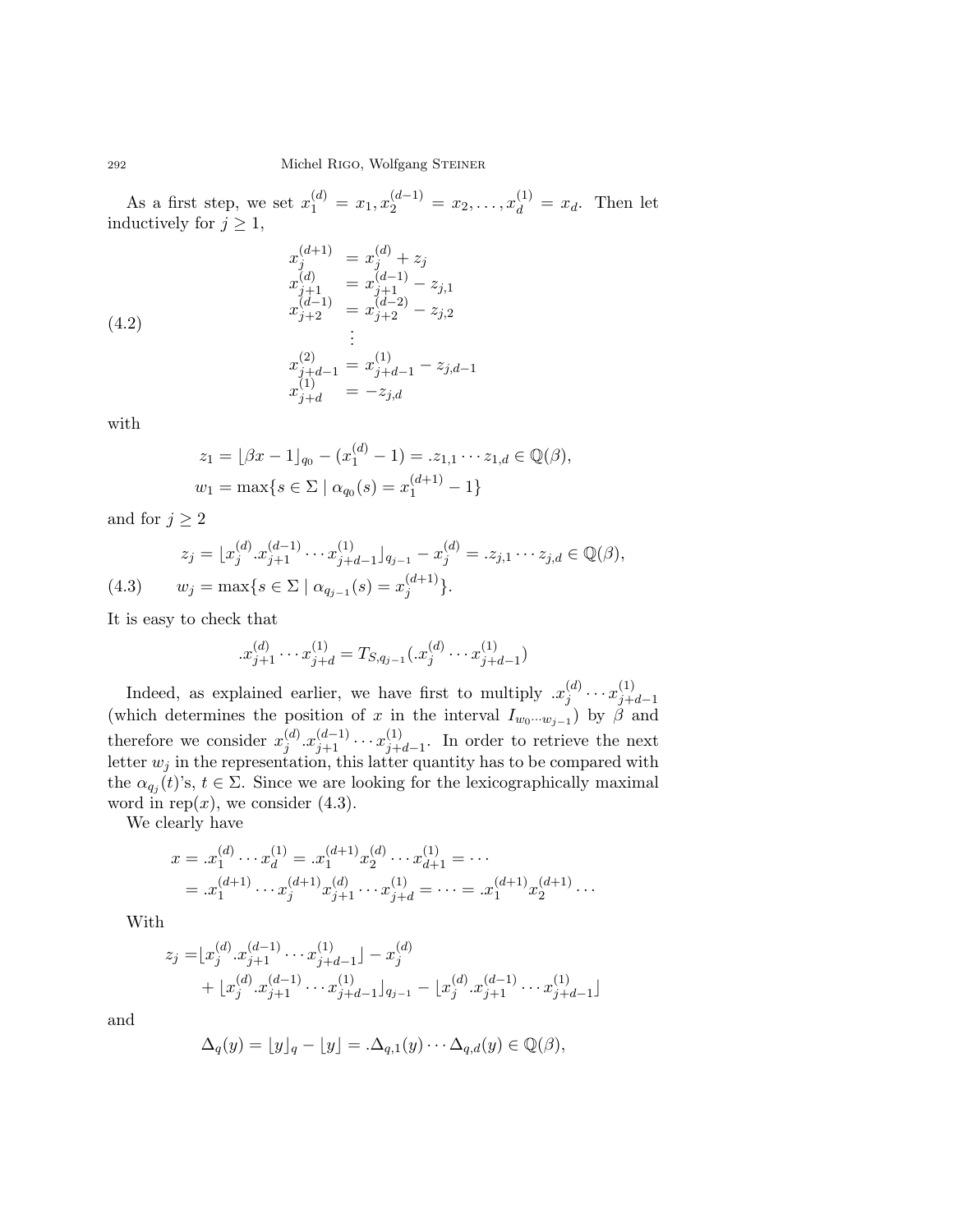the  $z_{j,i}$ 's are given by

$$
z_{j,i} = ( [x_j^{(d)} \cdot x_{j+1}^{(d-1)} \cdots x_{j+d-1}^{(1)}] - x_j^{(d)} ) b_i + \Delta_{q_{j-1},i} (x_j^{(d)} \cdot x_{j+1}^{(d-1)} \cdots x_{j+d-1}^{(1)})
$$
  
(4.4)  

$$
= \frac{b_i}{\beta} x_{j+1}^{(d-1)} + \cdots + \frac{b_i}{\beta^{d-1}} x_{j+d-1}^{(1)} - \{ x_j^{(d)} \cdot x_{j+1}^{(d-1)} \cdots x_{j+d-1}^{(1)} \} b_i
$$

$$
+ \Delta_{q_{j-1},i} (x_j^{(d)} \cdot x_{j+1}^{(d-1)} \cdots x_{j+d-1}^{(1)}),
$$

where we have used  $y = .(yb_1)\cdots (yb_d)$  in the first line and  $\lfloor y \rfloor = y - \{y\}$ in the second one.

**Remark.** In the special case of classical  $\beta$ -numeration systems, we have  $\lfloor y \rfloor_q = \lfloor y \rfloor$ , hence  $\Delta_q(y) = 0$ , the  $z_j$ 's are rational numbers and  $z_{j,i} = z_j b_i$ .

 $(C)$  Thus from  $(4.2)$  and  $(4.4)$ , we get

$$
\begin{pmatrix}\nx_{j+1}^{(d)} \\
x_{j+2}^{(d-1)} \\
\vdots \\
x_{j+d}^{(2)}\n\end{pmatrix} = \begin{pmatrix}\n0 & 1 - \frac{b_1}{\beta} & -\frac{b_1}{\beta^2} & \cdots & -\frac{b_1}{\beta^{d-1}} \\
0 & -\frac{b_2}{\beta} & 1 - \frac{b_2}{\beta^2} & \vdots \\
\vdots & \vdots & \ddots & \vdots \\
x_{j+d-1}^{(2)}\n\end{pmatrix} \begin{pmatrix}\nx_j^{(d)} \\
x_{j+1}^{(d-1)} \\
\vdots \\
x_{j+d}^{(2)}\n\end{pmatrix}
$$
\n
$$
+ \{x_j^{(d)} \cdot x_{j+1}^{(d-1)} \cdot \ldots x_{j+d-1}^{(1)}\} \begin{pmatrix}\nb_1 \\
\vdots \\
b_d\n\end{pmatrix} - \begin{pmatrix}\n\Delta_{q_{j-1},1}(x_j^{(d)} \cdot x_{j+1}^{(d-1)} \cdot \ldots x_{j+d-1}^{(1)}) \\
\vdots \\
\Delta_{q_{j-1},d}(x_j^{(d)} \cdot x_{j+1}^{(d-1)} \cdot \ldots x_{j+d-1}^{(1)})\n\end{pmatrix}
$$

i.e., the  $x_i^{(i)}$  $j^{(i)}$ 's satisfy a linear recurrence up to two terms which are bounded because  $\Delta_q(y)$  takes only finitely many values and  $\{x_i^{(d)}\}$  $j^{(d)} \cdot x_{j+1}^{(d-1)} \cdot \cdot \cdot x_{j+1}^{(1)}$  $\binom{11}{j+d-1} < 1.$ 

Denote the above matrix by  $M$ . We claim that its eigenvalues are 0 and the conjugates of  $\beta$ , which we denote by  $\beta_2, \ldots, \beta_d$ . To prove this, we show that  $\mathbf{v}_1 = (1, 0, \dots, 0)^t$  and

$$
\mathbf{v}_i = (\beta_i^{d-1}, b_2 \beta_i^{d-2} + b_3 \beta_i^{d-3} + \dots + b_d, \dots, b_{d-1} \beta_i^{d-2} + b_d \beta_i^{d-3}, b_d \beta_i^{d-2})^t,
$$

 $2 \leq i \leq d$ , are right eigenvectors.

For  $v_1$ , this is obvious. For  $2 \le i \le d$ , note that the  $\beta_i$ 's are roots of

$$
(4.5) \frac{\chi_{\beta}(x)}{x-\beta} = x^{d-1} + (\beta - b_1)x^{d-2} + \dots + (\beta^{d-1} - b_1\beta^{d-2} - \dots - b_{d-1}).
$$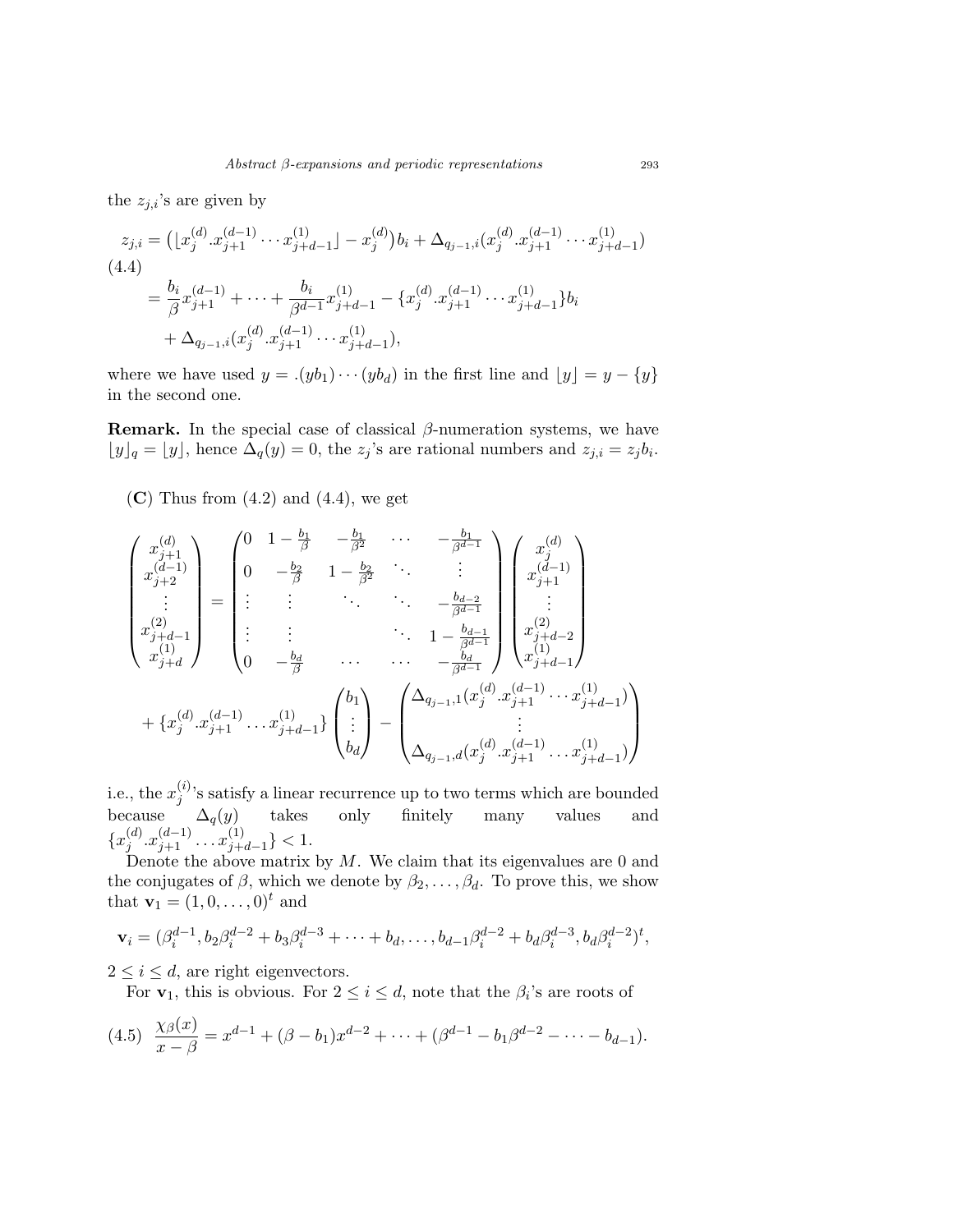The k-th element of  $M\mathbf{v}_i, 2 \leq i \leq d$ , is given by

$$
(M\mathbf{v}_i)_k = -b_k \left( \left( \frac{b_2}{\beta} + \dots + \frac{b_d}{\beta^{d-1}} \right) \beta_i^{d-2} + \dots + \frac{b_d}{\beta} \right) + \left( b_{k+1} \beta_i^{d-2} + \dots + b_d \beta_i^{k-1} \right).
$$

Since  $1 = .b_1 \ldots b_d$ , we have  $\frac{b_\ell}{\beta} + \cdots + \frac{b_d}{\beta^{d-\ell+1}} = \beta^{\ell-1} - b_1 \beta^{\ell-2} - \cdots - b_{\ell-1}$ ,  $2 \leq \ell \leq d$ , and

$$
(M\mathbf{v}_i)_k = -b_k ((\beta - b_1)\beta_i^{d-2} + \dots + (\beta^{d-1} - b_1\beta^{d-2} - \dots - b_{d-1}))
$$
  
+  $b_{k+1}\beta_i^{d-2} + \dots + b_d\beta_i^{k-1}$ .

And finally, since  $\beta_i$  is a root of  $(4.5)$ , we have

$$
(M\mathbf{v}_i)_k = b_k \beta_i^{d-1} + b_{k+1} \beta_i^{d-2} + \dots + b_d \beta_i^{k-1} = \beta_i(\mathbf{v}_i)_k
$$

Now, if  $\beta$  is a Pisot number, then the eigenvalues  $\beta_i$  have modulus smaller than some  $\rho < 1$ . We clearly have

$$
\begin{pmatrix} x_{j+1}^{(d)} \\ \vdots \\ x_{j+d}^{(1)} \end{pmatrix} = M^j \begin{pmatrix} x_1^{(d)} \\ \vdots \\ x_d^{(1)} \end{pmatrix} + \sum_{k=1}^j \{ x_k^{(d)} \cdot x_{k+1}^{(d-1)} \cdot \cdot \cdot x_{k+d-1}^{(1)} \} M^{j-k} \begin{pmatrix} b_1 \\ \vdots \\ b_d \end{pmatrix}
$$

$$
- \sum_{k=1}^j M^{j-k} \begin{pmatrix} \Delta_{q_{j-1},1} (x_k^{(d)} \cdot x_{k+1}^{(d-1)} \cdot \cdot \cdot x_{k+d-1}^{(1)}) \\ \vdots \\ \Delta_{q_{j-1},d} (x_k^{(d)} \cdot x_{k+1}^{(d-1)} \cdot \cdot \cdot x_{k+d-1}^{(1)}) \end{pmatrix} = \sum_{i=1}^d \gamma_{i,j} \mathbf{v}_i
$$

with  $|\gamma_{1,j}| \leq c$  for  $j > 1$  and some constant c and

$$
|\gamma_{i,j}| \leq |\gamma_{i,0}||\beta_i|^j + c_i(|\beta_i|^{j-1} + \cdots + 1) < c_i \frac{1}{1-\rho} + \varepsilon
$$

for  $2 \leq i \leq d$ , some constants  $c_i$  and all  $j > J(\varepsilon)$ . These bounds are obtained by considering the decomposition as sum of  $v_i$ 's of the various vectors appearing in the above formula.

Hence  $(x_{j+1}^{(d)}, \ldots, x_{j+1}^{(1)})$  $j+d$  is bounded. By the first line of  $(4.4)$ , we see that the  $z_{j,i}$ 's are rational numbers and the denominator of  $z_{j,i}$  divides the least common multiple of the denominator of  $x_i^{(d)}$  $j^{(a)}$  and that of all  $\Delta_{q,i}(y)$ 's (which are only finitely many). So we get inductively that the  $z_{j,i}$ 's and the  $x_j^{(i)}$  $j^{(i)}$ 's with  $i \leq d$  are rational numbers with bounded denominator. Thus we have only finitely many possibilities for  $(x_{j+1}^{(d)}, \ldots, x_{j+1}^{(1)})$  $j_{+d}^{(1)}, q_{j-1}$  and this sequence is ultimately periodic. Since  $w_j$  is determined by this vector (see formula (4.3)), the sequence  $(w_j)_{j\geq 1}$  is ultimately periodic too.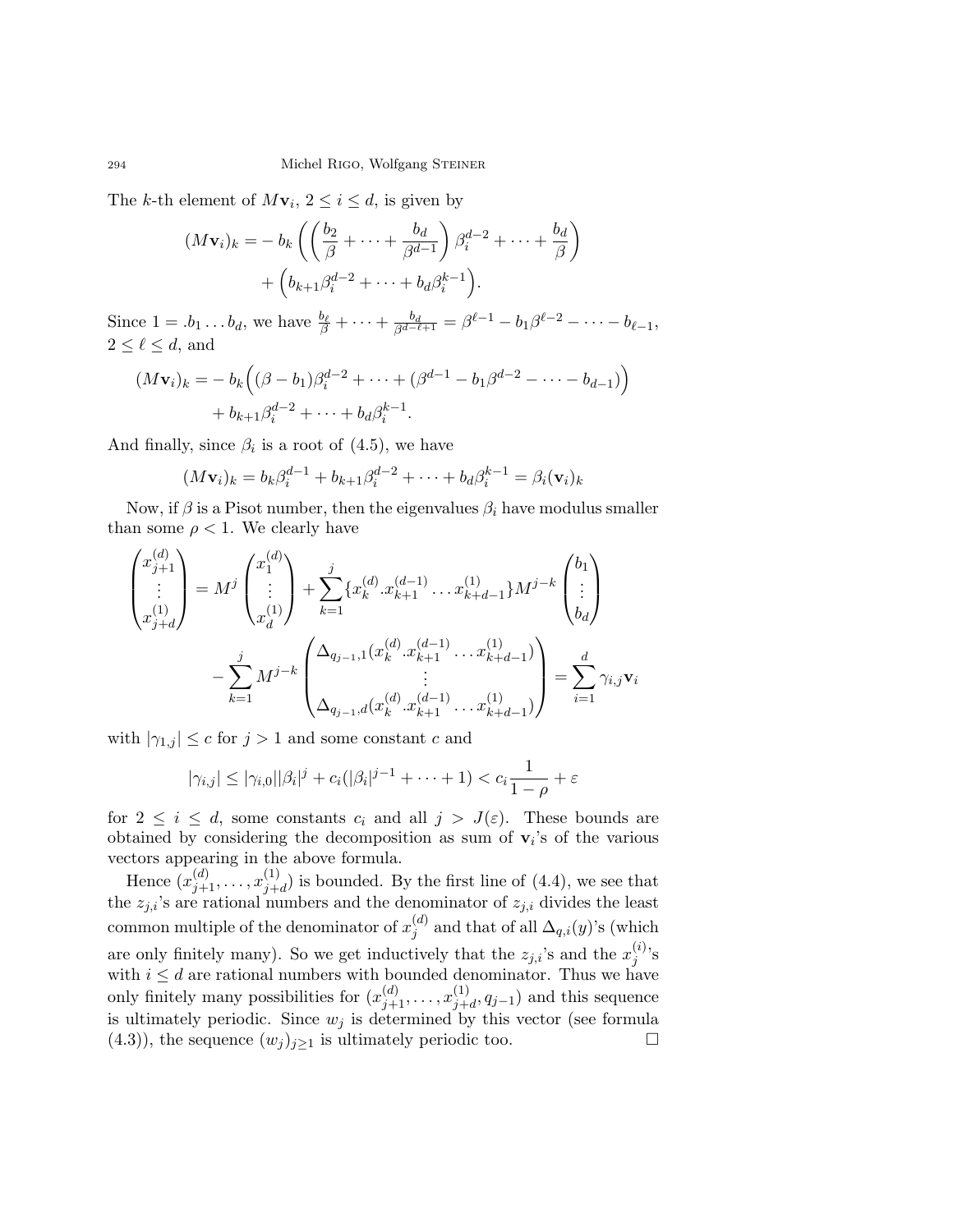Remark. In the statement of Theorem 3.1, the lexicographically maximal word  $w \in \text{rep}(x)$  is said to be ultimately periodic. Note that we have more than one representation of x if and only if x is in  $I_{w_1\cdots w_{j-1}w_j}$  and  $I_{w_1\cdots w_{i-1}s}$  for some j and  $s < w_j$ . This means that x is the left boundary of  $I_{w_1\cdots w_{j-1}w_j}$  and the right boundary of  $I_{w_1\cdots w_{j-1}s}$ . It is easy to see that the lexicographically minimal representation of each boundary point is ultimately periodic. Hence the lexicographically minimal word in  $w \in \text{rep}(x)$ is ultimately periodic too.

If  $a_q \neq 0$  for all  $q \in Q$ , then the lexicographically minimal and maximal words are the only elements in rep(x). If  $a_q = 0$  for some  $q \in Q$ , then we may have uncountably many representations of  $x$  and some of them can be aperiodic.

Proof of Proposition 3.2. We use the same notation as in the proof of Theorem 3.1. Since  $\beta$  is neither Pisot nor Salem, let, w.l.o.g.,  $|\beta_2| > 1$ . We have to find some x such that  $\gamma_{2,1}$  satisfies

$$
|\gamma_{2,1}| < |\gamma_{2,1}||\beta_2| - c_2,
$$

because this implies  $|\gamma_{2,2}| > |\gamma_{2,1}|$ , hence  $|\gamma_{2,2}| < |\gamma_{2,2}||\beta_2| - c_2$  and, inductively,

 $|\gamma_{2,1}| < |\gamma_{2,2}| < |\gamma_{2,3}| < \cdots$ 

Then the sequence  $(x_{j+1}^{(d)}, \ldots, x_{j+1}^{(1)})$  $j+d$ ) is aperiodic and the sequence  $(w_j)_{j\geq 1}$  as well. Furthermore,  $(x_{j+1}^{(d)}, \ldots, x_{j+1}^{(1)})$  $j+d(j) \neq 0$  for all  $j \geq 0$  implies that  $(w_j)_{j\geq 1}$ is the only representation of x. Indeed, by Remark 4, x is the left boundary point of an interval  $I_{w_1\cdots w_j}$  for some  $j\geq 1$  if x has more than one representation, but this implies  $x_{j+1}^{(d)} \cdots x_{j+d}^{(1)} = 0$  and thus  $(x_{j+1}^{(d)}, \ldots, x_{j+t}^{(1)})$  $j+d$  $) = 0.$ 

To show that an x with sufficiently large  $\gamma_{2,1}$  exists, we observe first that, if we change the value of  $x_1^{(d)}$ , then we only change  $\gamma_{1,1}$ , but not 1 the other  $\gamma_{j,1}$ . Clearly we have for every choice of  $(x_2^{(d-1)}$  $x_2^{(d-1)}, \ldots, x_d^{(1)}$  $\binom{1}{d}$  an  $x_1^{(d)} \in \mathbb{Q}$  such that  $x_1^{(d)}$  $\mathbf{y}_1^{(d)} \cdots \mathbf{x}_d^{(1)} \in [1/\beta, 1].$  Finally, since the  $\mathbf{v}_1, \ldots, \mathbf{v}_d$ (respectively the real and imaginary parts) form a basis of  $\mathbb{R}^d$ , we have points  $(x_1^{(d)}$  $x_1^{(d)}, \ldots, x_d^{(1)}$  $\mathbb{Q}_d^{(1)}$ )  $\in \mathbb{Q}^d$  with arbitrarily large  $\gamma_{2,1}$ .

## 5. Examples

In this section, we consider two examples. The first one shows a run of the algorithm introduced in the proof of Theorem 3.1 for a numeration system built upon an arbitrary regular language. In the second one, we just present the Fibonacci system in this general setting.

**Example.** Consider the alphabet  $\{a < b < c\}$  and the language accepted by the automaton depicted in Fig. 2. The states are denoted 1, 2 and 3. The initial state is 1 and the set of final states is  $\{2,3\}$ .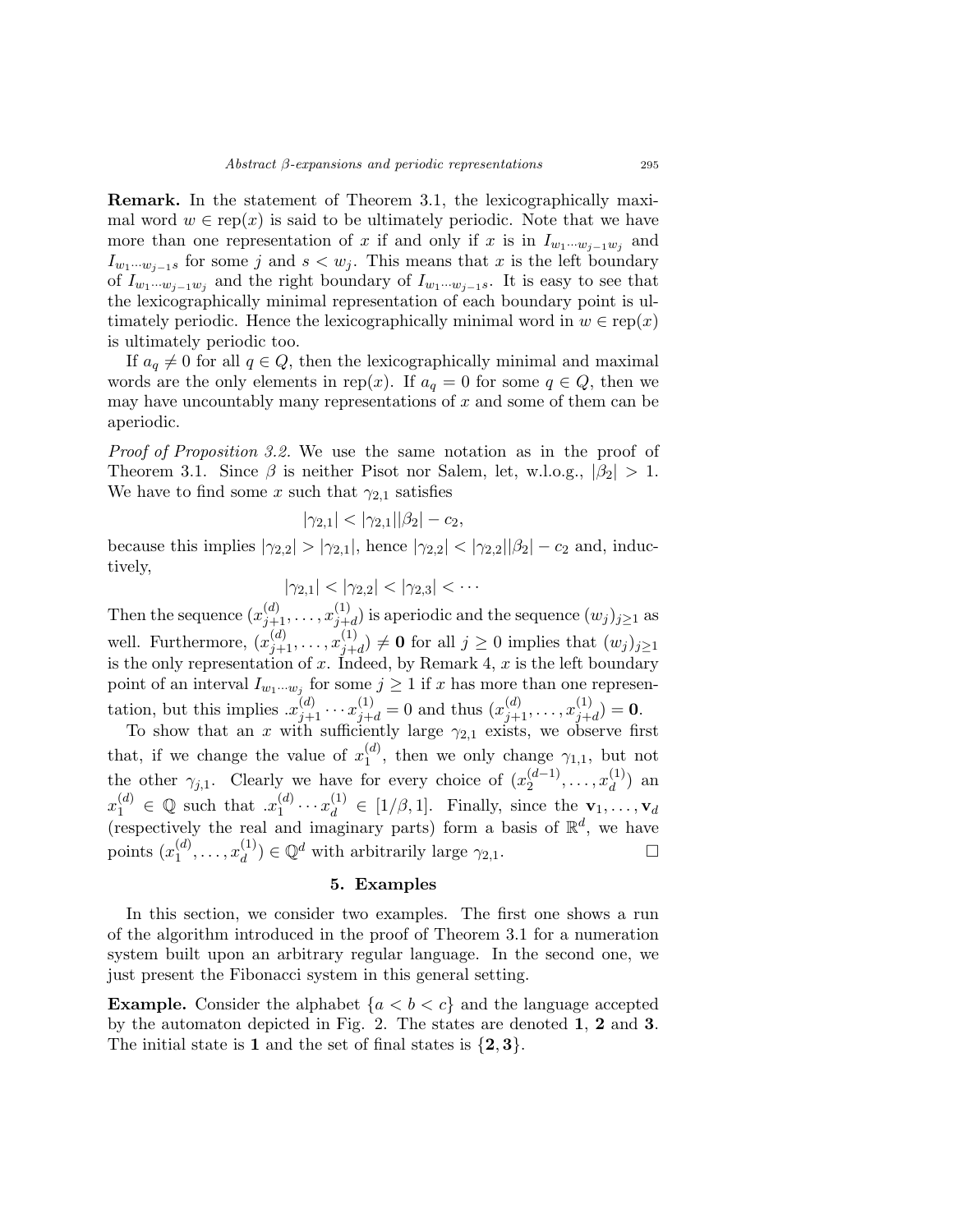296 Michel RIGO, Wolfgang STEINER



FIGURE 2. A trim minimal automaton.

The adjacency matrix of  $\mathcal{M}_L$  is

$$
\left(\begin{array}{ccc} 2 & 1 & 0 \\ 1 & 0 & 1 \\ 1 & 0 & 0 \end{array}\right)
$$

and we denote by  $\beta$  its dominating eigenvalue which is the real root of  $\chi_{\beta}(x) = x^3 - 2x^2 - x - 1$  and a Pisot number ( $\beta \simeq 2.5468$ ). By definition, we have  $a_1 = 1 - 1/\beta$  ( $\simeq 0.6074$ ) and it is easy to see that

$$
a_3 = \frac{a_1}{\beta} = \frac{1}{\beta} - \frac{1}{\beta^2} \ (\simeq 0.2385),
$$
  

$$
a_2 = \frac{a_1 + a_3}{\beta} = \frac{1}{\beta} - \frac{1}{\beta^3} \ (\simeq 0.3321).
$$

The interval  $[1/\beta, 1]$  is split into three intervals  $I_a$ ,  $I_b$  and  $I_c$  of respective lengths  $a_1/\beta$ ,  $a_2/\beta$  and  $a_1/\beta$ . Let  $x=\frac{9}{5}$  $\frac{9}{5}/\beta-\frac{6}{5}$  $\frac{6}{5}/\beta^2 - \frac{2}{5}$  $\frac{2}{5}/\beta^3 \ (\simeq 0.4975)$ . We denote by  $(w_j)_{j\geq 1}$  the maximal representation of x. Since

$$
(0.3926 \simeq) \frac{1}{\beta} < x < \frac{1}{\beta} + \frac{a_1}{\beta} \; (\simeq 0.6311),
$$

we have  $w_1 = a$  and  $q_1 = 1$ . The interval  $I_a$  is divided into  $I_{aa}$ ,  $I_{ab}$  and  $I_{ac}$ of length respectively  $a_1/\beta^2$ ,  $a_2/\beta^2$  and  $a_1/\beta^2$ . Since

$$
(0.4863 \simeq) \frac{1}{\beta} + \frac{a_1}{\beta^2} < x < \frac{1}{\beta} + \frac{a_1 + a_2}{\beta^2} \; (\simeq 0.5375),
$$

we have  $w_2 = b$  and  $q_2 = 2$ . Now,  $I_{ab} = I_{aba} \cup I_{abb}$  and these latter intervals are of length  $a_3/\beta^3$  and  $a_1/\beta^3$ . Here

$$
(0.4863 \simeq) \frac{1}{\beta} + \frac{a_1}{\beta^2} < x < \frac{1}{\beta} + \frac{a_1}{\beta^2} + \frac{a_3}{\beta^3} \; (\simeq 0.5007),
$$

thus  $w_3 = a$  and  $q_3 = 3$ . Since there is only one edge from state 3, we have  $I_{aba} = I_{abac}, w_4 = c$  and  $q_4 = 1$ . As a last step,  $I_{abac} = I_{abaca} \cup I_{abacb} \cup I_{abacc}$ and the corresponding lengths are  $a_1/\beta^5$ ,  $a_2/\beta^5$  and  $a_1/\beta^5$  respectively. Here,

$$
(0.4951 \simeq) \frac{1}{\beta} + \frac{a_1}{\beta^2} + \frac{a_1 + a_2}{\beta^5} < x < \frac{1}{\beta} + \frac{a_1}{\beta^2} + \frac{a_1 + a_2 + a_1}{\beta^5} \; (\simeq 0.5007),
$$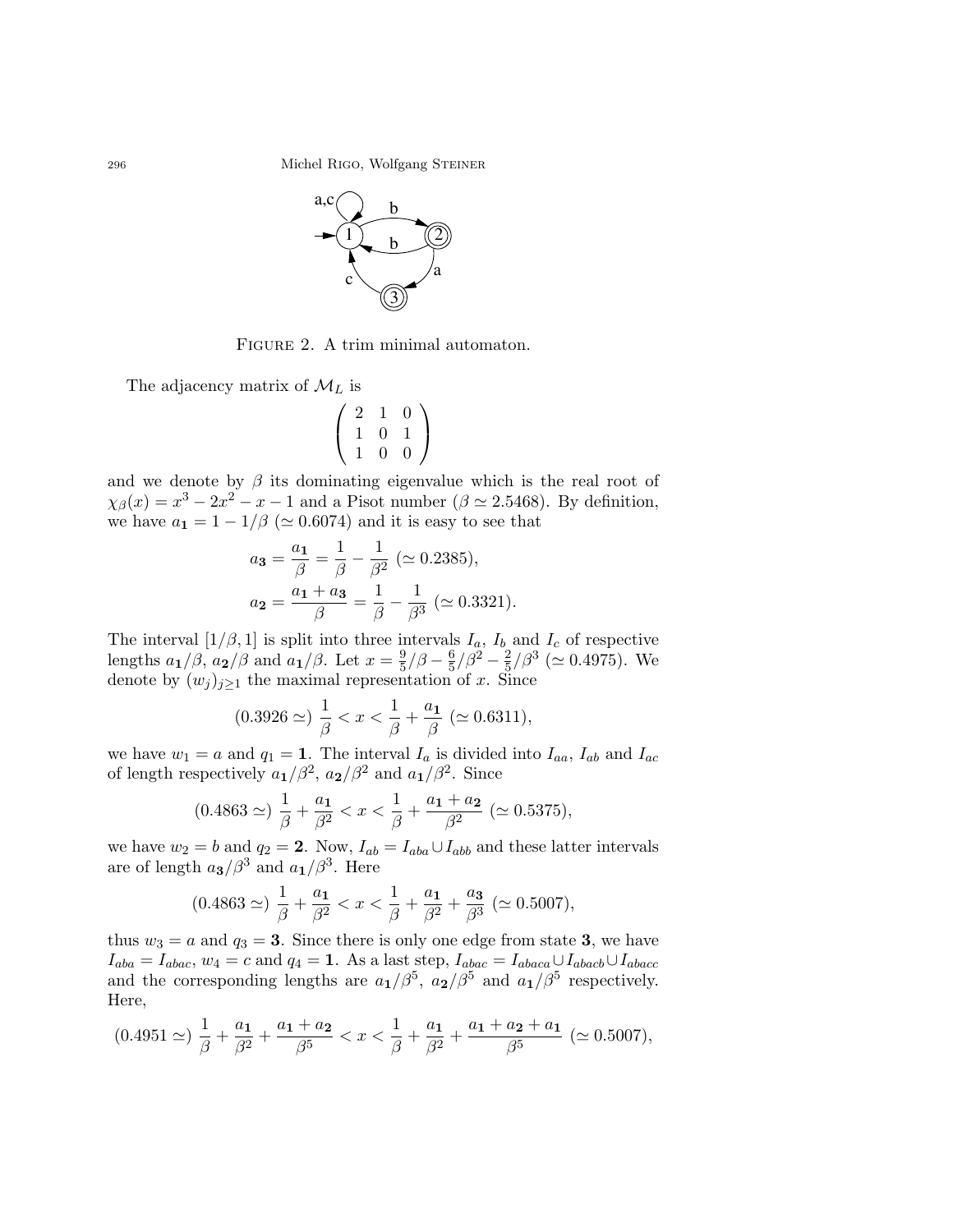so  $w_5 = c$  and  $q_5 = 1$ . To show the periodicity of the representation of x, one has to observe that  $q_1 = q_5$  and the relative position of x inside  $I_a$  is the same as the position of x inside  $I_{abc}$ :

$$
\frac{x - 1/\beta}{a_1/\beta} = \frac{x - 1/\beta - a_1/\beta^2 - (a_1 + a_2)/\beta^5}{a_1/\beta^5}
$$

Hence  $x = \text{val}_{\infty}(a(bacc)^{\omega}).$ 

Now we consider the algorithm and notation of the proof of Theorem 3.1:  $d = 3, (b_1, b_2, b_3) = (2, 1, 1), x = .x_1x_2x_3 = .\frac{9}{5}$  $\frac{9}{5}(-\frac{6}{5})$  $\frac{6}{5}$ )( $-\frac{2}{5}$  $(\frac{2}{5})$ . First, by definition of the  $\alpha_q(t)$ 's, we have

 $\alpha_1(a) = 0, \ \alpha_1(b) = a_1, \ \alpha_1(c) = a_1 + a_2, \ \alpha_2(a) = 0, \ \alpha_2(b) = a_3, \ \alpha_3(c) = 0.$ As initialization step we set  $x_1^{(3)} = \frac{9}{5}$  $\frac{9}{5}$ ,  $x_2^{(2)} = -\frac{6}{5}$  $\frac{6}{5}$ ,  $x_3^{(1)} = -\frac{2}{5}$  $rac{2}{5}$  and  $q_0 = 1$ . For  $j = 1$ , we have

$$
z_1 = \lfloor \beta x - 1 \rfloor_1 - (x_1^{(3)} - 1) = \alpha_1(a) - \frac{4}{5} = -\frac{4}{5} = \frac{4}{5} \cdot \left(-\frac{8}{5}\right) \left(-\frac{4}{5}\right) \left(-\frac{4}{5}\right)
$$

because of  $0 = \alpha_1(a) \leq \beta x - 1 < \alpha_1(b) = \beta - 1$  and the first step gives

$$
x_1^{(4)} = \frac{9}{5} - \frac{4}{5} = 1, \quad x_2^{(3)} = -\frac{6}{5} + \frac{8}{5} = \frac{2}{5}, \quad x_3^{(2)} = -\frac{2}{5} + \frac{4}{5} = \frac{2}{5}, \quad x_4^{(1)} = \frac{4}{5},
$$
  

$$
w_1 = a \text{ and } q_1 = \tau(1, a) = 1.
$$
  
For  $i = 2$ , we have

For  $j = 2$ , we have

$$
z_2 = \lfloor x_2^{(3)} \cdot x_3^{(2)} x_4^{(1)} \rfloor_1 - x_2^{(3)} = \alpha_1(b) - \frac{2}{5} = \frac{3}{5} - \frac{1}{\beta} = \frac{1}{5} \cdot \frac{3}{5} \cdot \frac{3}{5}
$$

because of  $1 - 1/\beta = \alpha_1(b) \leq x_2^{(3)}$  $_{2}^{(3)}.x_{3}^{(2)}$  $\binom{2}{3}x_4^{(1)}=\frac{2}{5}$  $\frac{2}{5} \cdot \frac{2}{5}$ 5  $\frac{4}{5} < \alpha_1(c) = 1 - 1/\beta^3,$ hence

$$
x_2^{(4)} = \frac{2}{5} + \frac{3}{5} - \frac{1}{\beta} = a_1, \ x_3^{(3)} = \frac{2}{5} - \frac{1}{5} = \frac{1}{5}, \ x_4^{(2)} = \frac{4}{5} - \frac{3}{5} = \frac{1}{5}, \ x_5^{(1)} = -\frac{3}{5},
$$

 $w_2 = b$  and  $q_2 = \tau(1, b) = 2$ . For  $j = 3$ , we have

$$
z_3 = \lfloor x_3^{(3)} \cdot x_4^{(2)} x_5^{(1)} \rfloor_2 - x_3^{(3)} = \alpha_2(a) - \frac{1}{5} = -\frac{1}{5} = \left(-\frac{2}{5}\right)\left(-\frac{1}{5}\right)\left(-\frac{1}{5}\right)
$$

because of  $0 = \alpha_2(a) \leq x_3^{(3)}$  $_{3}^{(3)}.x_{4}^{(2)}$  $\binom{2}{4}x_5^{(1)}=\frac{1}{5}$  $\frac{1}{5} \cdot \frac{1}{5}$  $\frac{1}{5}(-\frac{3}{5})$  $(\frac{3}{5}) < \alpha_2(b) = 1/\beta - 1/\beta^3$  and  $x_3^{(4)} = \frac{1}{5}$  $\frac{1}{5} - \frac{1}{5}$  $\frac{1}{5} = 0, \ x_4^{(3)} = \frac{1}{5}$  $\frac{1}{5} + \frac{2}{5}$  $\frac{2}{5} = \frac{3}{5}$  $rac{3}{5}$ ,  $x_5^{(2)} = -\frac{3}{5}$  $\frac{3}{5} + \frac{1}{5}$  $\frac{1}{5} = -\frac{2}{5}$  $rac{2}{5}$ ,  $x_6^{(1)} = \frac{1}{5}$  $\frac{1}{5}$  $w_3 = a$  and  $q_3 = \tau(2, a) = 3$ .

For  $j = 4$ , we only have the possibility  $w_4 = c$ ,  $q_4 = 1$ , because of  $q_3 = 3$ . Thus  $z_3 = -x_4^{(3)} = -\frac{3}{5} = .(-\frac{6}{5})$  $\frac{6}{5}$ )( $-\frac{3}{5}$  $(\frac{3}{5})(-\frac{3}{5})$  $\frac{3}{5}$ ) and

$$
x_4^{(4)} = 0
$$
,  $x_5^{(3)} = -\frac{2}{5} + \frac{6}{5} = \frac{4}{5}$ ,  $x_6^{(2)} = \frac{1}{5} + \frac{3}{5} = \frac{4}{5}$ ,  $x_7^{(1)} = \frac{3}{5}$ .

 $\setminus$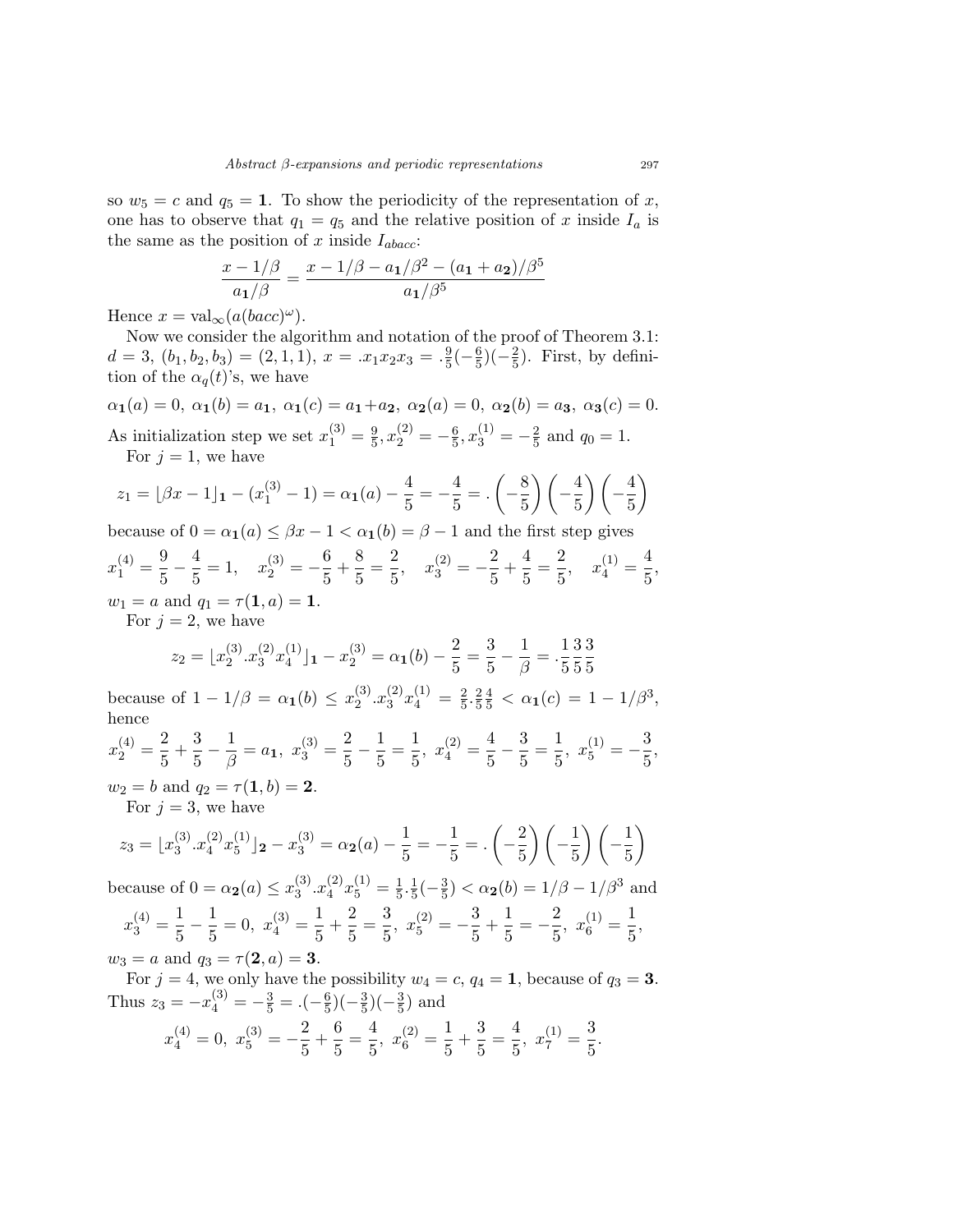Finally for  $j = 5$ , we have

$$
z_5 = \lfloor x_5^{(3)} \cdot x_6^{(2)} \cdot x_7^{(1)} \rfloor_2 - x_5^{(3)} = \alpha_1(c) - \frac{4}{5} = \frac{1}{5} - \frac{1}{\beta^3} = \frac{2}{5} \cdot \frac{1}{5} \left( -\frac{4}{5} \right)
$$

because of  $1 - 1/\beta^3 = \alpha_2(c) \le x_5^{(3)}$  $_{5}^{(3)}.x_{6}^{(2)}$  $\binom{2}{6}x_7^{(1)}=\frac{4}{5}$  $\frac{4}{5} \cdot \frac{4}{5}$ 5  $\frac{3}{5} < \beta a_1 = \beta - 1$  and

$$
x_5^{(4)} = \frac{4}{5} + \frac{1}{5} - \frac{1}{\beta^3} = a_1 + a_2, \ x_6^{(3)} = \frac{4}{5} - \frac{2}{5} = \frac{2}{5}, \ x_7^{(2)} = \frac{3}{5} - \frac{1}{5} = \frac{2}{5}, \ x_8^{(1)} = \frac{4}{5},
$$

 $w_5 = c$  and  $q_5 = \tau(1, c) = 1$ .

Hence we have  $(x_2^{(3)})$  $\binom{3}{2}, x_3^{(2)}$  $\binom{2}{3}, x_4^{(1)}$  $\binom{1}{4}$  =  $\binom{1}{6}$  $\binom{3}{6}, x_7^{(2)}$  $\binom{2}{7}, x_8^{(1)}$  $\binom{1}{8}$  and  $q_1 = q_5$ . This clearly implies that the sequence is ultimately periodic,  $w_1w_2\cdots = a(bacc)^\omega$ and  $x = .1(a_100(a_1 + a_2))^{\omega}$ .

**Example.** Here we consider the classical Fibonacci system. If  $\beta$  is the **Example:** Let  $\frac{1+\sqrt{5}}{2}$  $\frac{2}{2}$ , then we get the automaton depicted in Fig. 3. This



FIGURE 3. The automaton  $\mathcal{M}'_{\beta}$ .

automaton has two parts: an initial state  $q_0$  where the digit 0 is not accepted and the usual automaton given by the states 1 and 2 where the factor 11 is not accepted. In this setting,  $a_{q_0} = 1 - 1/\beta = 1/\beta^2$  implies

$$
a_2 = a_{q_0}\beta = \frac{1}{\beta}
$$

$$
a_1 = a_2\beta = 1
$$

The reader can check that the usual Rényi's  $\beta$ -expansion of a real number  $x \in [1/\beta, 1)$  coincides with the representation computed by the algorithm given in the proof of Theorem 3.1.

# Acknowledgments

This work was initiated when the first author was visiting the Vienna University of Technology. He would like to thank W. Steiner and M. Drmota for their kind hospitality.